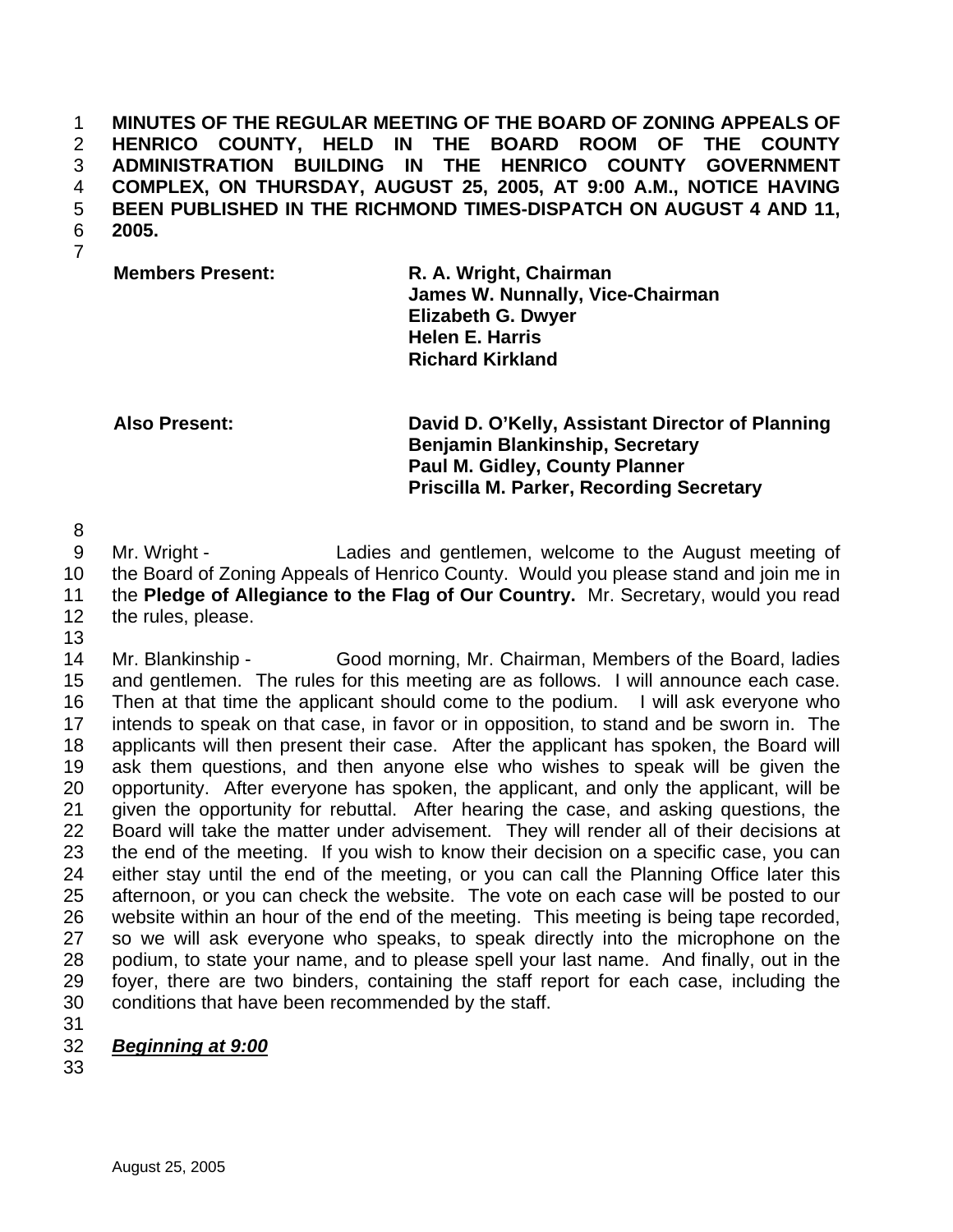34 Mr. Wright - Thank you sir. Do we have any requests for withdrawals or 35 deferrals? 36 37 Mr. Blankinship - No sir. 38 39 Mr. Wright - Please call the first case. 40 41 **UP- 13-2005 WEST END ASSEMBLY OF GOD** requests a temporary 42 conditional use permit pursuant to Section 24-116(c)(1) to install a 43 tent and a mobile box office at 401 Parham Road (Parcel 753-736- 44 0655), zoned R-1, One-family Residence District (Tuckahoe). 45 46 Mr. Wright - Does anyone else desire to speak with reference to this 47 case? Would you raise your right hand and be sworn please? 48 49 Mr. Blankinship - Do you swear that the testimony you are about to give is the 50 truth, the whole truth, and nothing but the truth, so help you God? 51 52 Mr. Ruhlen - I do. Terry Ruhlen. At West End we've had a Christmas 53 program for about twenty years, and right now it probably serves about 25,000 people 54 over the run of the two-week period we run it. It's the first two weeks of December. 55 We're looking for two things here, first a portable ticket facility that we had last year. We 56 found that the church has outgrown its inside space. We needed an area outside. We 57 found that it made it easier last year also for people to find the ticket booth, because 58 they didn't have to wander around the inside of the church. We took some suggestions 59 from the County, and we moved it to a location that made it accessible but out of sight 60 of the public. It worked really well last year; we put it right next to our gymnasium 61 facility; there was no need for any sanitary facilities to be hooked up to it. It takes about 62 three spaces. Any questions? 63 64 Ms. Dwyer - I notice in the conditions that it states that the trailer shall not 65 occupy any handicapped parking places. The photo we have shows a handicapped 66 parking area. I don't believe that's actually where you're going to put it, but I just 67 wanted some confirmation. 68 69 Mr. Ruhlen - That's correct. It's not going to be there. It's going to be put 70 in a more remote area, but it does take three handicapped spaces, but we have 71 identified six others, which are actually better access for handicapped, because the 72 sloping area of those handicapped spaces were kind of rough on some of the 73 wheelchair folks. 74 75 Mr. Wright - So you've moved those handicapped spaces, so we still 76 have the same number of handicapped spaces. 77 78 Mr. Ruhlen - Well, we have three extra. We've moved them, and then 79 when we remove the trailer, we go back to those old handicapped space.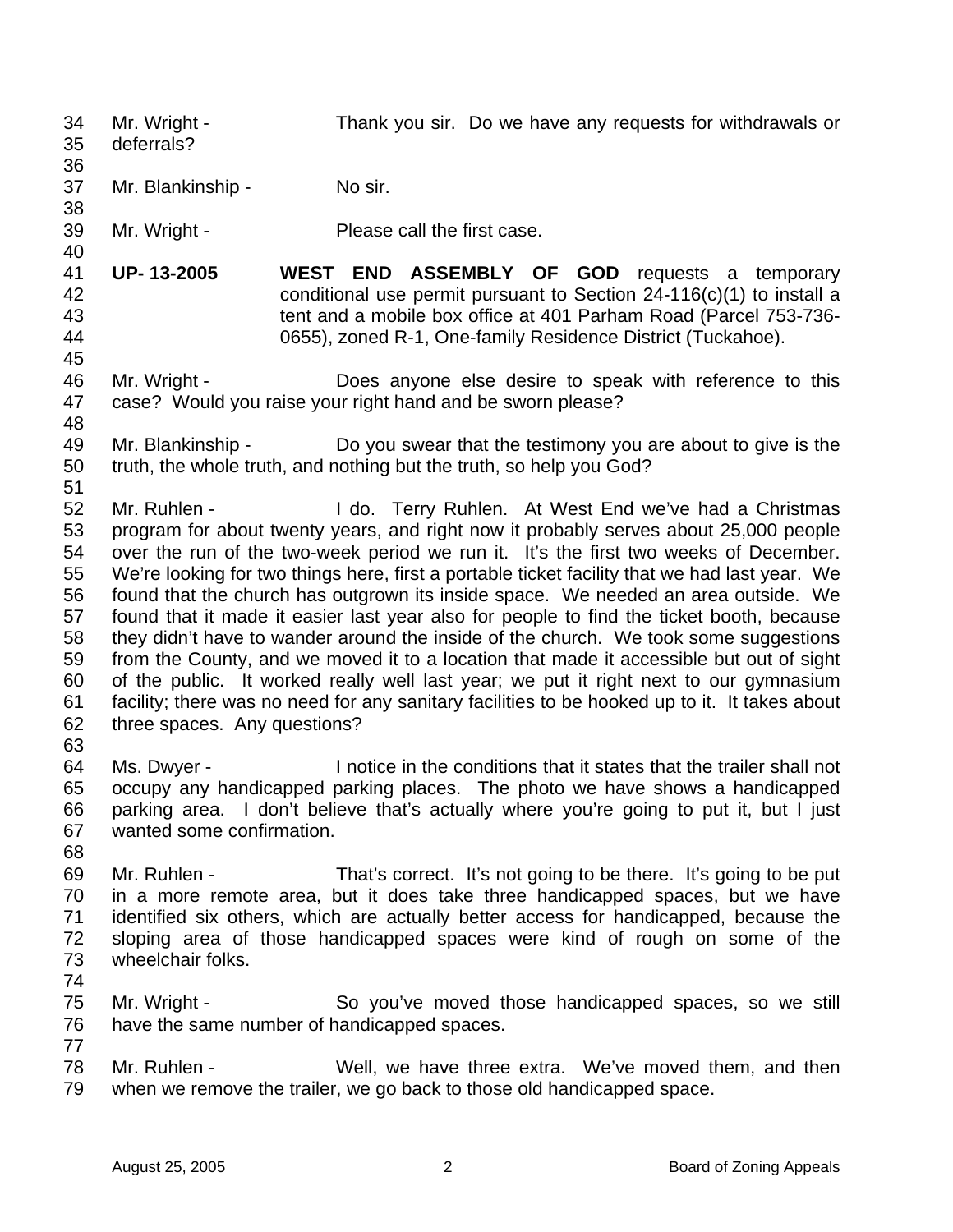81 Ms. Dwyer - I'm not clear on – you are actually taking up handicapped 82 spaces? 83 84 Mr. Ruhlen - Well, we are, and it has been moved from where the picture 85 is, but we have a row of probably fifteen handicap spaces, and we have them in the far 86 corner; we take the last three of those handicap spaces, but we identify, in the parking 87 area, six additional handicap spaces, just for the Christmas program. 88 89 Ms. Dwyer - Okay, so you have six temporary handicap spaces that you 90 add to compensate for the ones that you move. Okay, then we would need to amend 91 the condition. 92 93 Mr. Blankinship - We would need to re-word the condition. 94 95 Ms. Dwyer - We should re-word Condition # 2 then to say there would be 96 no net loss of handicap spaces, something to that effect. They'll still have the required 97 number, because you are actually using them. Talk to me about the tent. There is 98 nothing in the staff report about the tent. 99 100 Mr. Ruhlen - The tent was an add-on. Four or five years ago we felt the 101 need for a tent to store some of our props, because we are a church, and we're not 102 really set up like you would a theater. We put that out back, and we found we needed a 103 permit for that too. We didn't realize that until this year, as we went through some other 104 activity, and the County just asked what the tent was doing there. We didn't realize we 105 needed a permit for the tent. That's out in the back area; it's a 30 by 30, takes up 900 106 square feet. We've got the Code for the set-up of the tent and the setbacks and that 107 sort of thing. It really is something we needed, helps us to comply with life safety issues 108 in the church, because we actually had stored some props in some hallways in the back 109 that really are supposed to be fire corridors, so it really helps us in that regard too. 110 111 Ms. Dwyer - When will the tent be erected, and when will it be removed? 112 113 Mr. Ruhlen - We plan the middle of October, and then remove it probably 114 after Christmas, when we get all of our stuff moved from there. 115 116 Ms. Dwyer - Could you give me some dates? 117 118 Mr. Ruhlen - October 15 till January 15, and it probably would be removed 119 sooner than that. 120 121 Mr. Kirkland - Does this tent have closed sides or electricity running to it? 122 123 Mr. Ruhlen - It has portable sides that we can hang on it; they're not solid 124 sides. We do run some electricity to it during our show time if we have to make a repair 125 or something that takes electrical work, we'll run a cord out there to run a saw.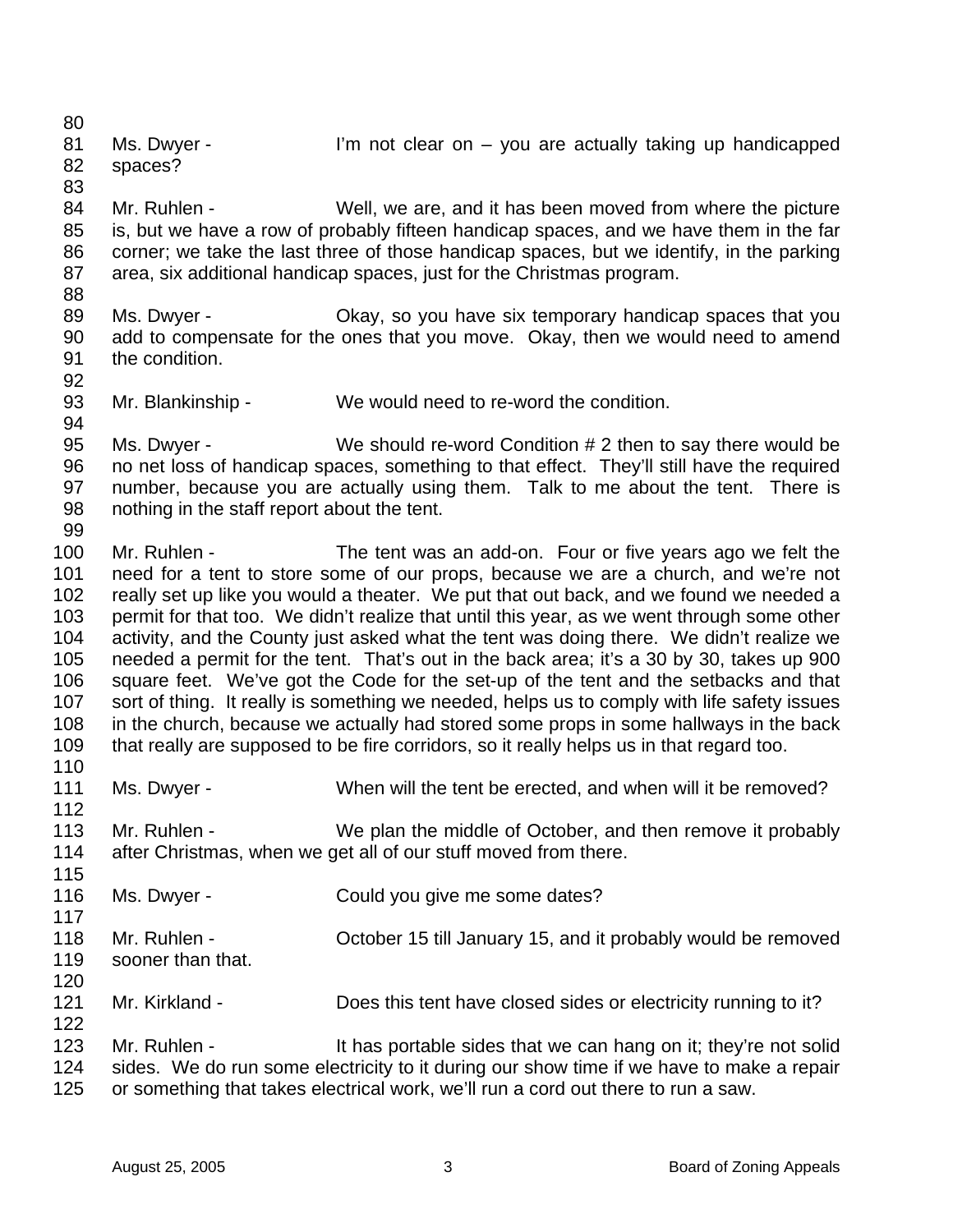126 127 Mr. Kirkland - So you do physical work in there. If something's broken, you 128 fix it in there, correct? 129 130 Mr. Ruhlen - Right, it's primarily storage, but for weather purposes it 131 keeps us out of the weather when we have to work. 132 133 Ms. Harris - Are these the same positions as last year, the position for 134 the tent and the mobile unit? 135 136 Mr. Ruhlen - That's correct, yes ma'am. 137 138 Ms. Harris - Do you have pictures of that from last year? 139 140 Mr. Ruhlen - No ma'am, I don't. I could get them to you though. 141 142 Mr. Wright - Any further questions of the Board? Is anyone here in 143 opposition to this request? Hearing none, that concludes the case. UP-13-2005. 144 145 Ms. Dwyer - I move we approve. I believe we also need to have some 146 conditions relating to the tent, however. They said they would erect the tent on October 147 15 and remove it by January 15, so I'd like to have that in there. 148 149 Mr. Wright - I think we need that. They were here last time, and they 150 came back because they didn't have the tent approved. So we need some conditions 151 on the tent. 152 153 Ms. Dwyer - I'm wracking my brain to think of any other conditions that 154 might be appropriate for the tent. They're limited in size to a 30 by 30, but I believe 155 that's part of the application. They mentioned that it would be 30 by 30. I don't know if 156 that's part of the application. 157 158 Mr. Blankinship - They own the tent, so that's going to be the tent that they 159 use. 160 161 Ms. Dwyer - Let's just say that they're allowed to put up a 30 by 30 tent 162 for that period of time. Do we want to say anything about electrical connections that 163 might be taken there? I'd hate to have extension cords creating some sort of a safety 164 hazard, strung out to the tent. Do we typically take a look at that? 165 166 Mr. Blankinship - I can't recall where we've addressed it. 167 168 Mr. Kirkland - They had it last year, didn't they, Mr. Blankinship? 169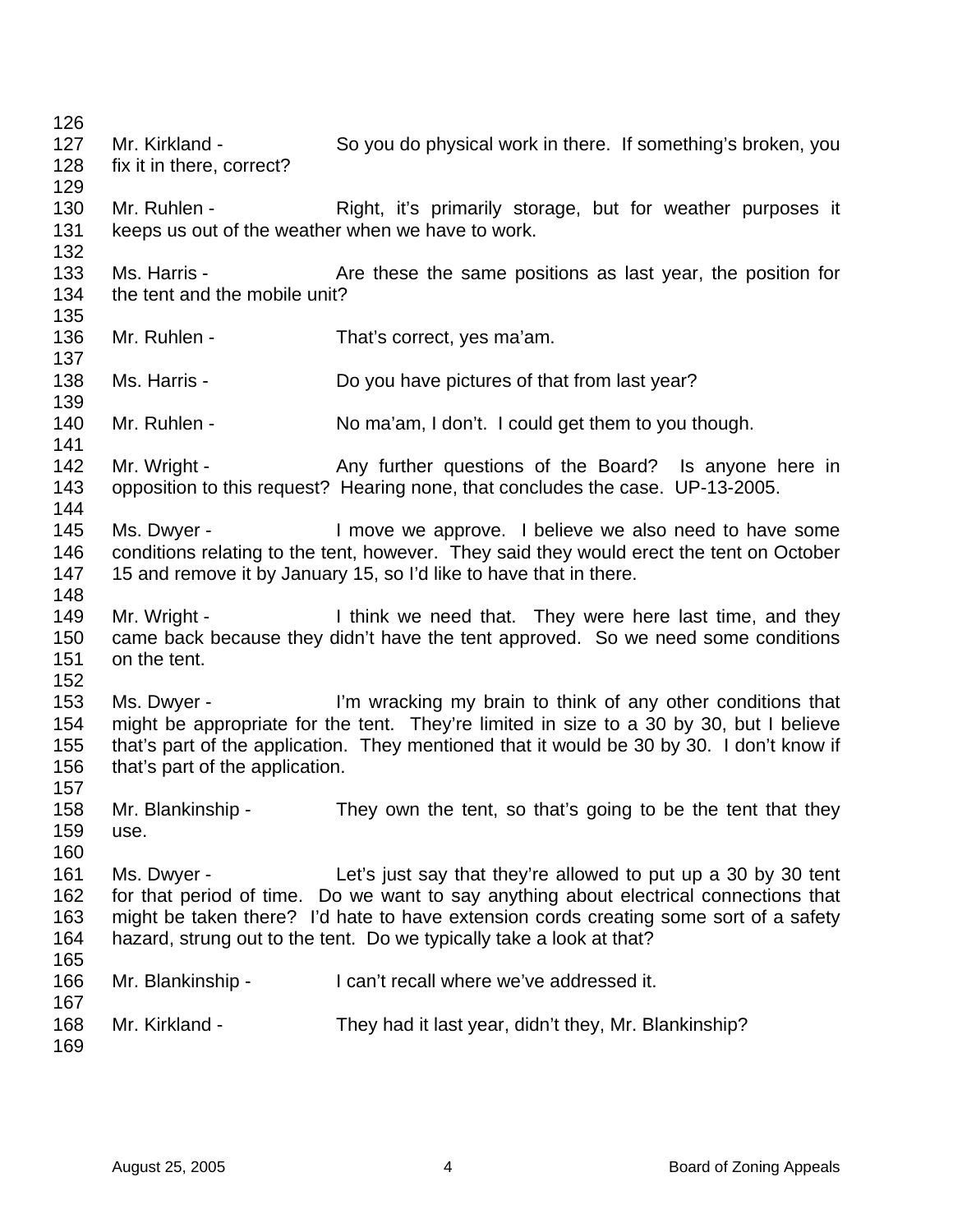170 Mr. Blankinship - Yes, that was the problem, they bought the tent, put it up 171 when they needed it, and then the more they had it up, the more they needed it, and it 172 got to be a permanent fixture. 173 174 Mr. Kirkland - Do we have any complaints based on working in it, 175 construction going on inside of it, or anything? 176 177 Mr. Blankinship - No, we just happened to notice it when we were doing our 178 field visit for the other storage unit that they do in the spring. 179 180 Ms. Dwyer - I think last year they had furniture, and they were just using it 181 for anything and everything. 182 183 Mr. O'Kelly - The tent also requires a permit from the Fire Marshal. 184 185 Ms. Dwyer - So the Fire Marshal will look into that sort of thing. So just 186 another condition defining the 30 by 30 tent and the time at which it may be set up, as 187 October 15 to January 15. That's my motion. 188 189 Mr. Wright - Chay. Any further discussion? 190 191 Mr. Blankinship - Is there a second? 192 193 Mr. Kirkland - I seconded it. 194 195 Ms. Harris - So you're not going to put any type of stipulation regarding 196 the Fire Marshal, or is that understood? 197 198 Mr. Blankinship - I can add that to that same condition, that they'll get the 199 appropriate permits. 200 201 Mr. Kirkland - Add that to that. 202 203 Mr. Wright - Won't hurt to put it in. All in favor, say aye. Opposed, no. 204 It's approved, with those conditions. 205 206 After an advertised public hearing and on a motion by Ms. Dyer, seconded by Mr. 207 Kirkland, the Board **granted** application **UP-13-2005** for a temporary conditional use 208 permit to installa tent and a mobile box office at 401 Parham Road (Parcel 753-736- 209 0655). The Board granted the use permit subject to the following conditions: 210 211 1. [AMENDED] The trailer shall be removed from the site on or before 212 December 17, 2005. 213 214 2. [AMENDED] The trailer shall not block any walkways required for 215 handicapped accessibility. Any required handicapped-accessible parking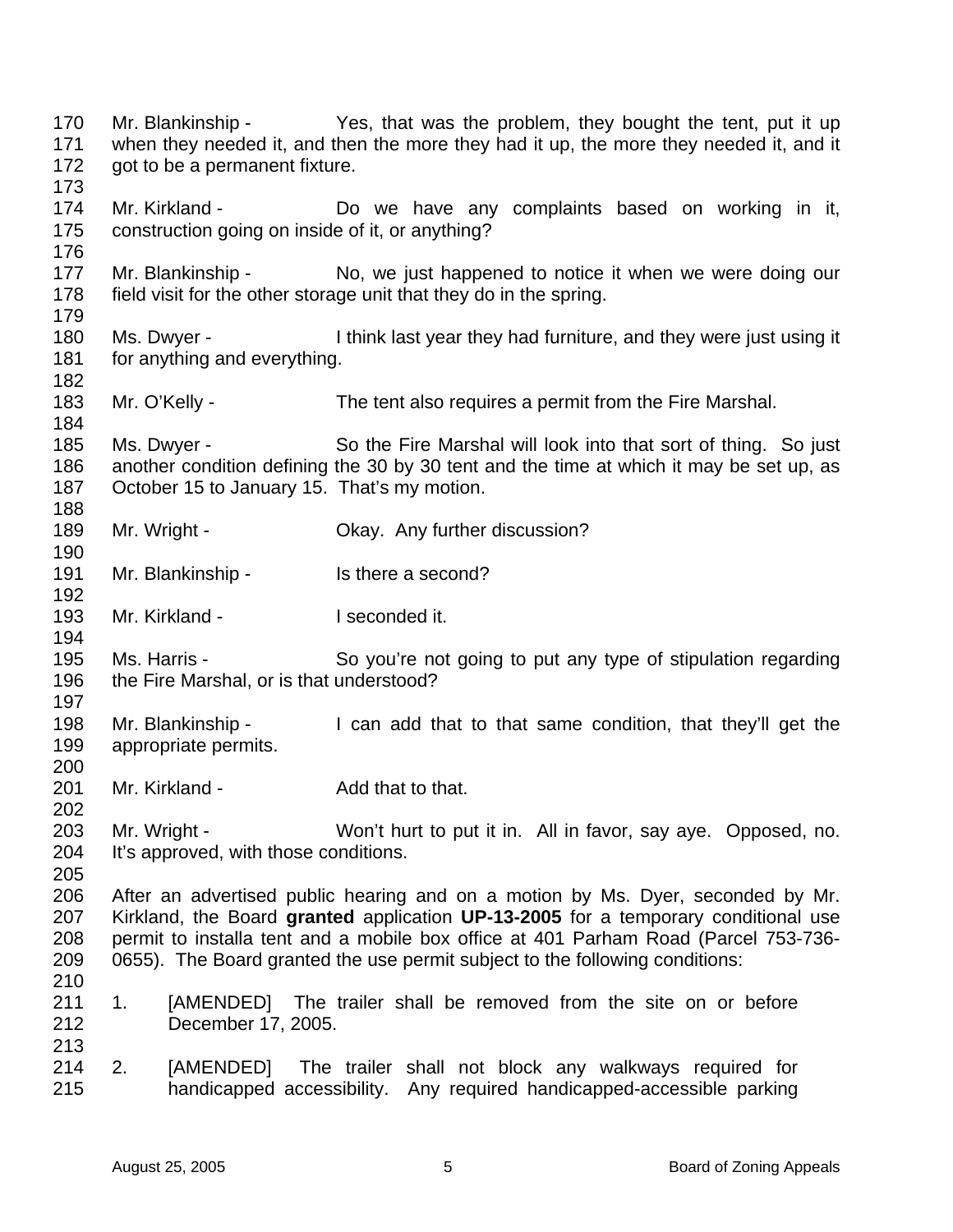216 spaces occupied by the trailer shall be compensated for in the most 217 accessible location. 218 219 3. Any sanitary facilities in the trailer shall be connected to a disposal system 220 approved by the Health Department. 221 222 4. [ADDED] One 30-foot by 30-foot tent may be erected no earlier than 223 October 15, 2005. All necessary permits shall be requested from the Fire 224 Marshall. The tent shall be removed no later than January 15, 2006, at which time 225 this permit shall expire. 226 227 Affirmative: Dwyer, Harris, Kirkland, Nunnally, Wright 5 228 Negative: 0 229 Absent: 0 230 231 The Board granted the request because it found the proposed use will be in substantial 232 accordance with the general purpose and objectives of Chapter 24 of the County Code. 233 234 New Applications 235 236 **A - 90-2005 ROGER ALSTON** appeals a decision of the Director of Planning 237 pursuant to Section 24-116(a) regarding the property at 1300 238 Meadowfield Lane (The Meadows Apartments) (Parcel 783-763- 239 4721), zoned R-6C, General Residence District (Conditional) 240 (Fairfield). 241 242 Mr. Wright - Would the applicant please come forward. Not here. We'll 243 pass it by for a few minutes, but we don't want to hold our esteemed Attorney here too 244 long. We'll wait just a few minutes. Call the next case. 245 246 Mr. Blankinship - Shall I call for Mr. Alston again? (*after completion of UP-*247 *18-2005 W. L. Hailey Co., Inc. case hearing)* 248 249 Mr. Wright - Call for Mr. Alston again. 250 251 Mr. Blankinship - Mr. Tokarz does have other business to attend to this 252 morning. Let's take his testimony, and if Mr. Alston comes, give him a chance to speak. 253 254 Mr. Wright - We could do that. He won't have a chance to rebut it, or we 255 could defer it to the next meeting. What would be your pleasure? 256 257 Mr. Tokarz - Mr. Chairman, I'd rather have this case heard right now. If 258 Mr. Alston wants to come and testify, that would be fine. I don't think there's any real 259 question about the issues here. If I'm not mistaken, you've got the three photos in your 260 record? 261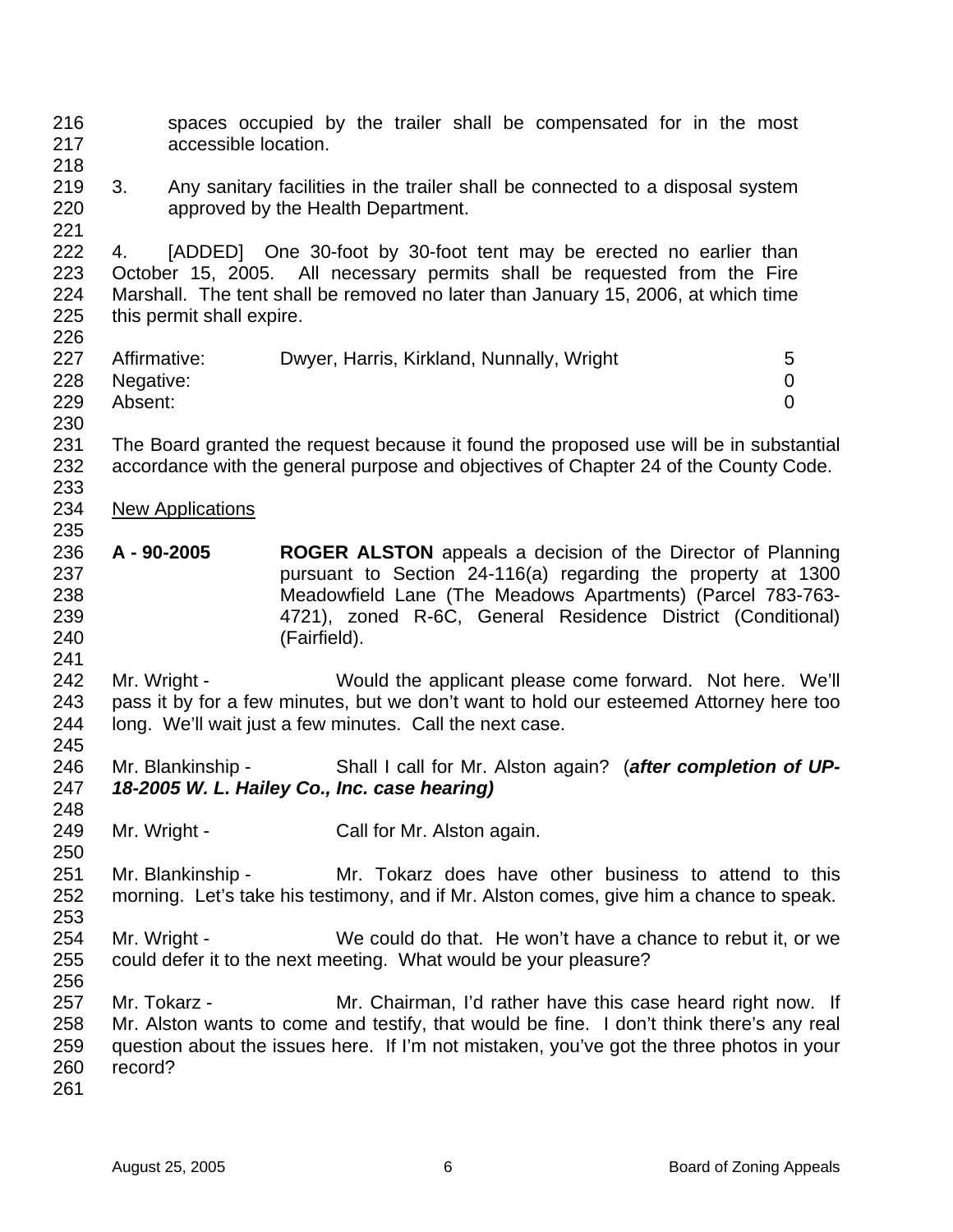262 Mr. Wright - All right then, let's proceed with the case. Please raise your 263 right hand. 264

265 Mr. Blankinship - Aaron, why don't you stand up too, just in case you testify?

267 Mr. Blankinship - Do you swear that the testimony you are about to give is the 268 truth, the whole truth, and nothing but the truth, so help you God?

269

277

279

266

270 Mr. Tokarz - I do. Mr. Chairman, my name is Tom Tokarz; I'm in the 271 Henrico County Attorney's Office. With me is Aaron Graves, who is the inspector who 272 gave the notice of violation on this case. This is a fairly straightforward case. We have 273 a commercial vehicle. One of the pictures that you should have, shows on the license 274 plate that it is identified by the DMV as a tow truck with the license plate, 5783 WT. If 275 you don't have that in your files, I certainly have that here, and would be glad to provide 276 that to Mr. Blankinship.

278 Mr. Wright - Pass that on down. I haven't got that.

280 Mr. Kirkland - Me neither.

281 282 Mr. Tokarz - Under the Code, given the fact that this is R-6 Residential 283 Zone, we have two sections of the Code which prohibit the parking of a commercial 284 vehicle in a Residential Zone, except for loading and unloading. One is 24-11; the other 285 is 24-96, I believe it's "e." The purpose of the provision is simply to have residential 286 areas reserved for residential activity, and to have business activity take place in 287 business zones. In other cases we've had in the past, we've told operators of wrecker 288 companies that they can park their vehicles (wreckers) in business zones, and that has 289 occurred. There has been one case litigated in the Circuit Court of Henrico County 290 back in the '90's, and in that case, the Court did enter an injunction to prevent the 291 wrecker from being in the residential area. We would ask you to deny the appeal here 292 to find that the inspection, notice of violation was proper, and that Mr. Alston's remedy 293 really is to go to the Board of Supervisors, rather than to the BZA, that the 294 Administrative Decision here really should be upheld. 295

296 Ms. Dwyer - Is the basis of the appeal that notice was improper for some 297 technical reason?

298

304

299 Mr. Tokarz - No, as I understand, and Mr. Blankinship has the actual 300 Appeal form, my understanding is that Mr. Alston simply would like to be able to live in 301 the apartments and walk out to go and use his wrecker, and not have to park it 302 somewhere else. He'd like to park it where he lives; that's my understanding. Mr. 303 Blankinship can tell you exactly what the Appeal Notice says.

305 Mr. Blankinship - What he submitted in writing is, "I cannot park wrecker with 306 license # in front of my house or near my house, although I use it 24 hours a day. I tried 307 to apply for a variance, but your office personnel would not let me, instead told me I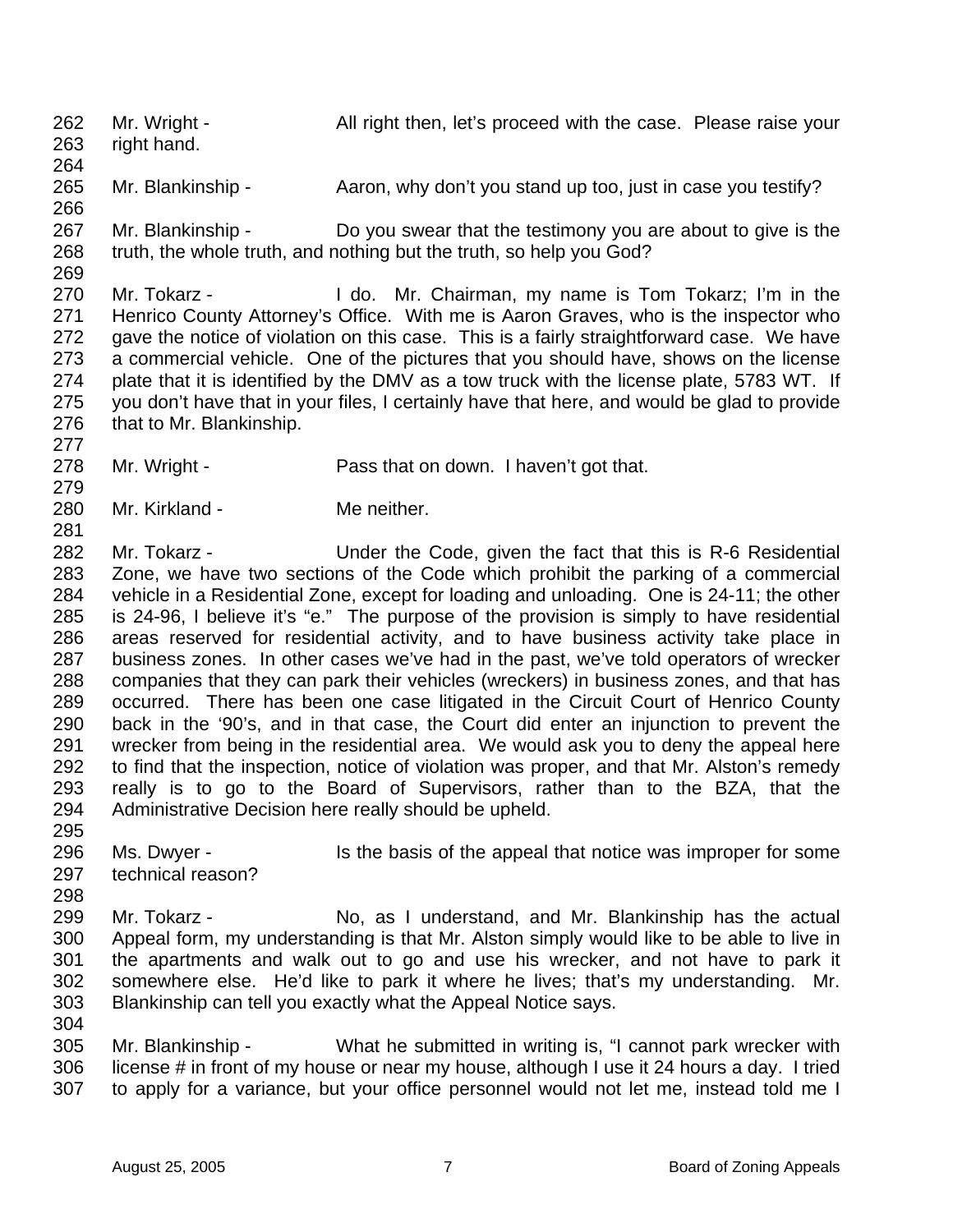308 could only file an appeal." It's a use, of course, so he can't apply for a variance for a 309 use. 310 311 Mr. Tokarz - So really, this is a matter of convenience. Certainly we can 312 understand wanting to have your wrecker right outside your door, but it is a residential 313 area, and should be reserved for residential activity, and therefore we ask you to deny 314 the appeal. 315 316 Ms. Harris - I notice that you're keeping up with it quite closely. Is that 317 because the neighbors are reporting every time he parks? 318 319 Mr. Tokarz - Mr. Graves is the inspector. 320 321 Mr. Graves - Yes ma'am, the first inspection was the result of a neighbor 322 complaint. My understanding is the apartment driveway is basically right behind the 323 truck in the picture, and it presents a sight line issue when people are coming in and out 324 of the apartments. 325 326 Ms. Dwyer - Which is one of the reasons the ordinance exists, to keep 327 these larger trucks out of the residential areas. Thank you. 328 329 Mr. Wright - Anything further? All right, we'll just take that under 330 advisement and at the end of the docket we'll decide. If he shows, we'll have him testify 331 and make a decision. 332 333 Mr. Tokarz - That will be fine. I don't need to be here for his testimony; I 334 think it's very straightforward. 335 336 *(Voice from audience)* 337 338 Mr. Wright - Yes sir, come to the microphone. 339 340 Mr. Baughan - Yes, my name is John Baughan, and I'm a resident of 341 Connecticut Avenue there, and I represent really seven people, opposite the 342 apartments, and I'm one of the first ones who called in with the complaint. 343 344 Mr. Blankinship - Mr. Chairman, I don't think this gentleman was sworn. 345 346 Mr. Wright - I'm sorry, Mr. Baughan. Would you be sworn? I didn't have 347 any idea you wanted to speak, but I'm glad to hear from you. 348 349 Mr. Blankinship - Do you swear that the testimony you are about to give is the 350 truth, the whole truth, and nothing but the truth, so help you God? 351 352 Mr. Baughan - Yes, I do. John Baughan. This is one of many vehicles he's 353 brought there; some have his name on it, some are loaded with cars, with a second one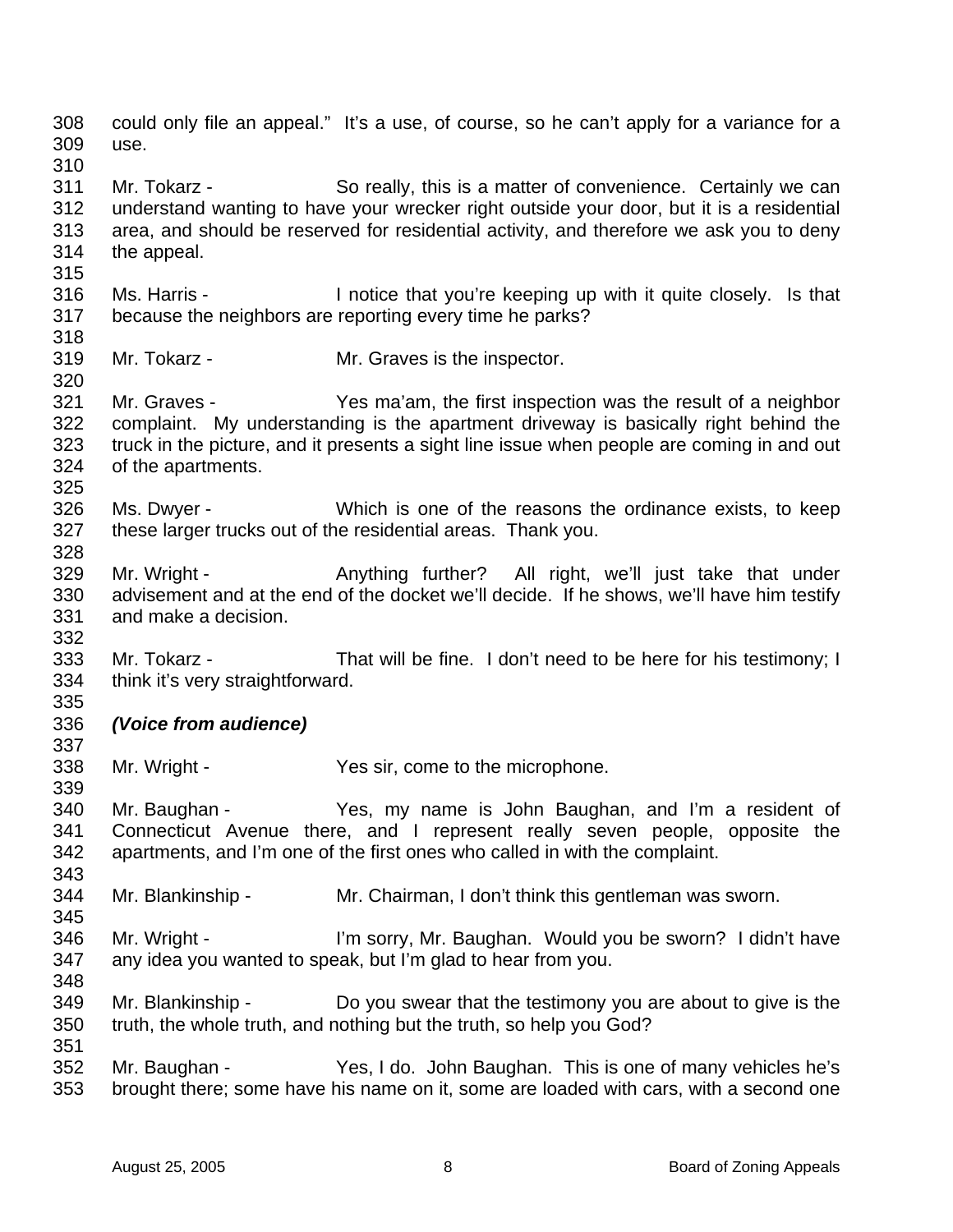354 in tow, wrecked cars. Myself, leaving there, I've had almost to stop many times 355 because people will pull out in front of me from behind the wrecker. The apartment 356 apparently has no place for commercial vehicles; it has no place for large trailers, so 357 they park them on the street. I'm here today speaking for the seven residents on the 358 south side of Connecticut Avenue. That also is a corridor that feeds Longdale 359 Elementary School, so there's a lot of traffic and neighborhoods coming from behind 360 that area. So I'm definitely, and the people I speak for, are opposed to having these 361 huge vehicles. There have been dump trucks, tractor-trailers, you name it. 362 363 Mr. Wright - So you definitely can tell us, you have observed these 364 vehicles. 365 366 Mr. Baughan - Yes, I have, and I've been in touch with this gentleman over 367 here. 368 369 Mr. Wright - We certainly appreciate your appearing. 370 371 Ms. Dwyer - Do you know if all these other vehicles you've mentioned, 372 belong to this applicant, or do they belong to others? 373 374 Mr. Baughan - I don't know that some of the vehicles belong to him, but 375 previously some of them have "Alston Towing" written on the side of them in logo, so I 376 know they were his. As I've claimed, they come in at night. He's not there during the 377 day when a lot of the County people will come by and check. Before someone gets 378 hurt, I've talked to the apartment people as well. They've been cooperative, but they 379 say it's not their problem. 380 381 Ms. Harris - You say you have quite a problem with trucks coming to that 382 area? 383 384 Mr. Baughan - Not a problem with trucks; it's a problem with them parking in 385 front of the apartments, as well as rather large tow-behind trailers. Apparently the 386 people who live there have trailers, and the apartments have no place for them to park 387 anything but automobiles, so they park on the street. 388 389 Ms. Harris - So this is a problem for the subdivision? 390 391 Mr. Baughan - Yes, it is. It's a huge traffic corridor through there anyway. 392 I've been there 35 years, and I've never seen anything like it, because they keep adding 393 divisions with no outlet except that main street. 394 395 Ms. Harris - And you do alert the inspector every time you notice this? 396 397 Mr. Baughan - Not every time, but recently, because of the hearing, I've let 398 him know when it's there, as have other people on the block. I'm not the only one. 399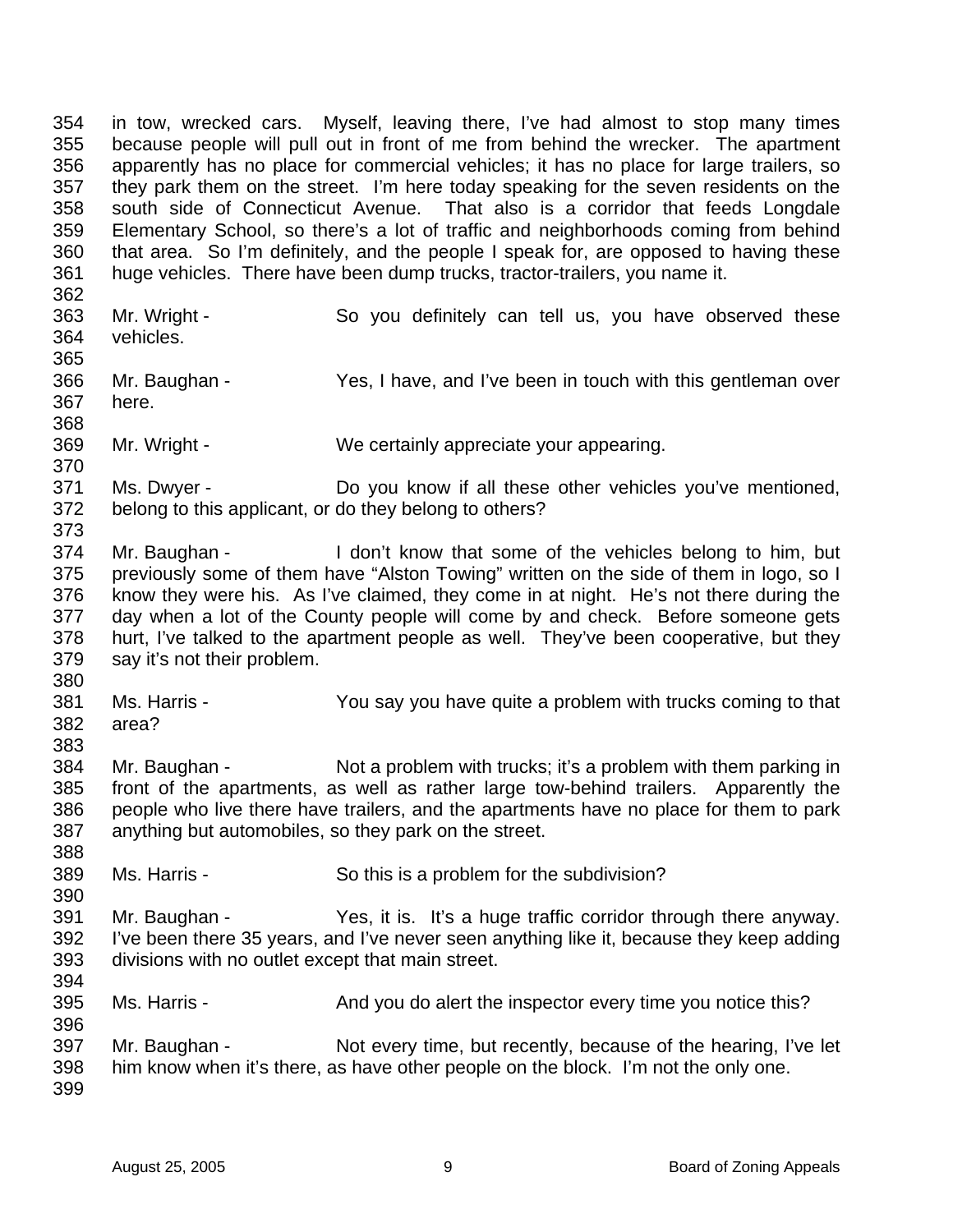400 Ms. Harris - I'm asking you, do you let the inspector know when the other 401 vehicles are parked unauthorized?

402 403 Mr. Baughan - Yes, I have. 404 405 Mr. Wright - Thank you very much for appearing. Any further questions 406 from the Board?

- 408 *(Voice from audience)*
- 410 Mr. Wright Yes sir. Love to hear from you. Please raise you right hand 411 and be sworn.
- 412

407

409

413 Mr. Blankinship - Do you swear that the testimony you are about to give is the 414 truth, the whole truth, and nothing but the truth, so help you God? 415

416 Mr. Lloyd - I do. My name is John Lloyd. I live just beyond where this 417 gentleman parks these tow trucks, and you have to pass through there to get to my 418 home. I don't know that it's a big issue or anything, but Mr. Alston has parked tow 419 trucks there numerous times. He had an older one. The picture you have is of his 420 newer one. The older one is a big diesel truck, and they're dirty and greasy in the back. 421 That's his newest one there, that I've seen, hasn't even got his name on it yet, but 422 they're dark, and that roll-back height is windshield height on a car, and when you turn 423 off Route 1, that's what you see. The big issue with that is that you're driving right at 424 this thing, basically is you're relying on your car headlights to see it. There's no 425 reflectors or anything, and the older truck is dirty on the back end from use, and there's 426 no reflectors, you cannot see it until your headlights actually illuminate it. Right behind 427 where he parks it, is the entrance to this apartment complex, and when you're coming 428 down off of Connecticut to come out onto Route 1, the people coming out of the 429 apartment, they can't see around this truck, so they pull out in front of you. Mr. 430 Baughan mentioned numerous vehicles. I believe it was night before last, I counted, 431 there were some people parked pick-up trucks out there with just little tow-behind utility 432 trailers and that sort of thing, and it's gone from Mr. Alston's truck. Three days ago we 433 had a Kenworth, no trailer, just a tractor, parked out there. It's like anything else in life – 434 you get one, then you've got two, then you've got five, and the other evening there were 435 seven. Some of them were just pick-up trucks, with an empty boat trailer behind it. I 436 know they all live in the apartment; they were nice-looking stuff; they had licenses on 437 them; there was nothing wrong. Mr. Alston would sometimes have junked cars on the 438 trucks, but he's not driving or parking any junk on the street, but you end up with this 439 row of vehicles down, and you just can't see to come or go from the apartments.

440

441 Mr. Wright - Thank you very much. Any further questions of the Board? 442 That concludes the case for the moment. We will wait to see if Mr. Alston appears and 443 decide the case at the end of the docket.

- 444
- 445 *(A-90-2005 is called again at the end of the docket. There is no response.)*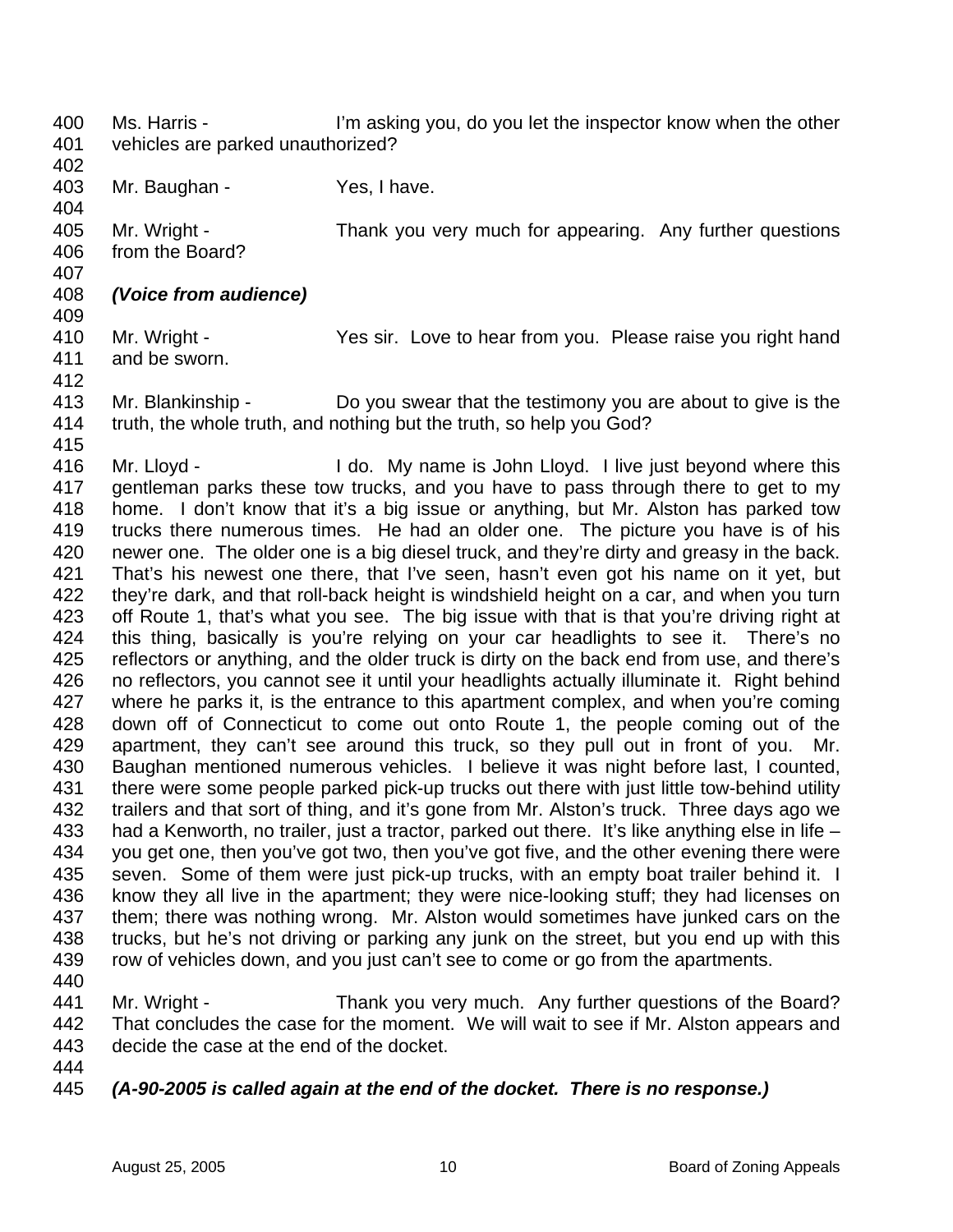| 446        |                   |                                                                                         |                |
|------------|-------------------|-----------------------------------------------------------------------------------------|----------------|
| 447        | Mr. Wright -      | A-90-2005.                                                                              |                |
| 448        |                   |                                                                                         |                |
| 449        | Ms. Harris -      | I move that we deny this appeal.                                                        |                |
| 450        |                   |                                                                                         |                |
| 451        | Mr. Wright -      | Motion's made. Is there a second?                                                       |                |
| 452        |                   |                                                                                         |                |
| 453        | Mr. Kirkland -    | Second.                                                                                 |                |
| 454        |                   |                                                                                         |                |
| 455        | Mr. Wright -      | Motion's made and seconded that we deny the appeal. All in                              |                |
| 456        |                   | favor, say aye. Opposed, say no. It's denied.                                           |                |
| 457        |                   |                                                                                         |                |
| 458        |                   | After an advertised public hearing and on a motion by Ms. Harris, seconded by Mr.       |                |
| 459        |                   | Kirkland, the Board denied application A-90-2005, appealing a decision of the Director  |                |
| 460        |                   | of Planning regarding the property at 1300 Meadowfield Lane (Tax Parcel 783-763-        |                |
| 461<br>462 | 4721).            |                                                                                         |                |
| 463        | Affirmative:      | Dwyer, Harris, Kirkland, Nunnally, Wright                                               | 5              |
| 464        | Negative:         |                                                                                         | $\mathbf 0$    |
| 465        | Absent:           |                                                                                         | $\overline{0}$ |
| 466        |                   |                                                                                         |                |
| 467        |                   | The Board sustained the decision of the Planning Director as it found from the evidence |                |
| 468        |                   | presented that the Director of Planning interpreted and applied the law correctly.      |                |
| 469        |                   |                                                                                         |                |
| 470        | UP-18-2005        | W. L. HAILEY CO., INC. requests a temporary conditional use                             |                |
| 471        |                   | permit pursuant to Section $24-116(c)(1)$ to store materials for a                      |                |
| 472        |                   | County utility project at 354 -368 East Williamsburg Road (Battle                       |                |
| 473        |                   | Park) (Parcels 829-715-9446, 8847 and 8447), zoned B-1 and B-3,                         |                |
| 474        |                   | Business District (Varina).                                                             |                |
| 475        |                   |                                                                                         |                |
| 476        | Mr. Wright -      | Does anyone else desire to speak with reference to this                                 |                |
| 477        |                   | case? Would you raise your right hand and be sworn please?                              |                |
| 478        |                   |                                                                                         |                |
| 479        |                   |                                                                                         |                |
| 480        | Mr. Blankinship - | Do you swear that the testimony you are about to give is the                            |                |
|            |                   | truth, the whole truth, and nothing but the truth, so help you God?                     |                |
| 481        |                   |                                                                                         |                |
| 482        | Mr. Boynton -     | I do. Tom Boynton. W. L. Hailey Co. has been awarded a                                  |                |
| 483        |                   | contract to install water and sewer pipelines for Henrico County in the Sandston area.  |                |
| 484        |                   | The temporary staging area provided via the contract documents is quite a ways away     |                |
| 485        |                   | from the site, so what we intend to do is utilize the site adjacent to the work zone,   |                |
| 486        |                   | renting it from a local landowner, for temporary storage of water and sewer related     |                |
| 487        |                   | construction materials, and some equipment, some tool sheds, while the construction     |                |
| 488        |                   | commences, and then upon completion we would rectify it to its pre-existing condition   |                |
| 489        |                   | per our agreement with the landowner.                                                   |                |
| 490<br>491 | Mr. Nunnally -    | Have you read the conditions sir?                                                       |                |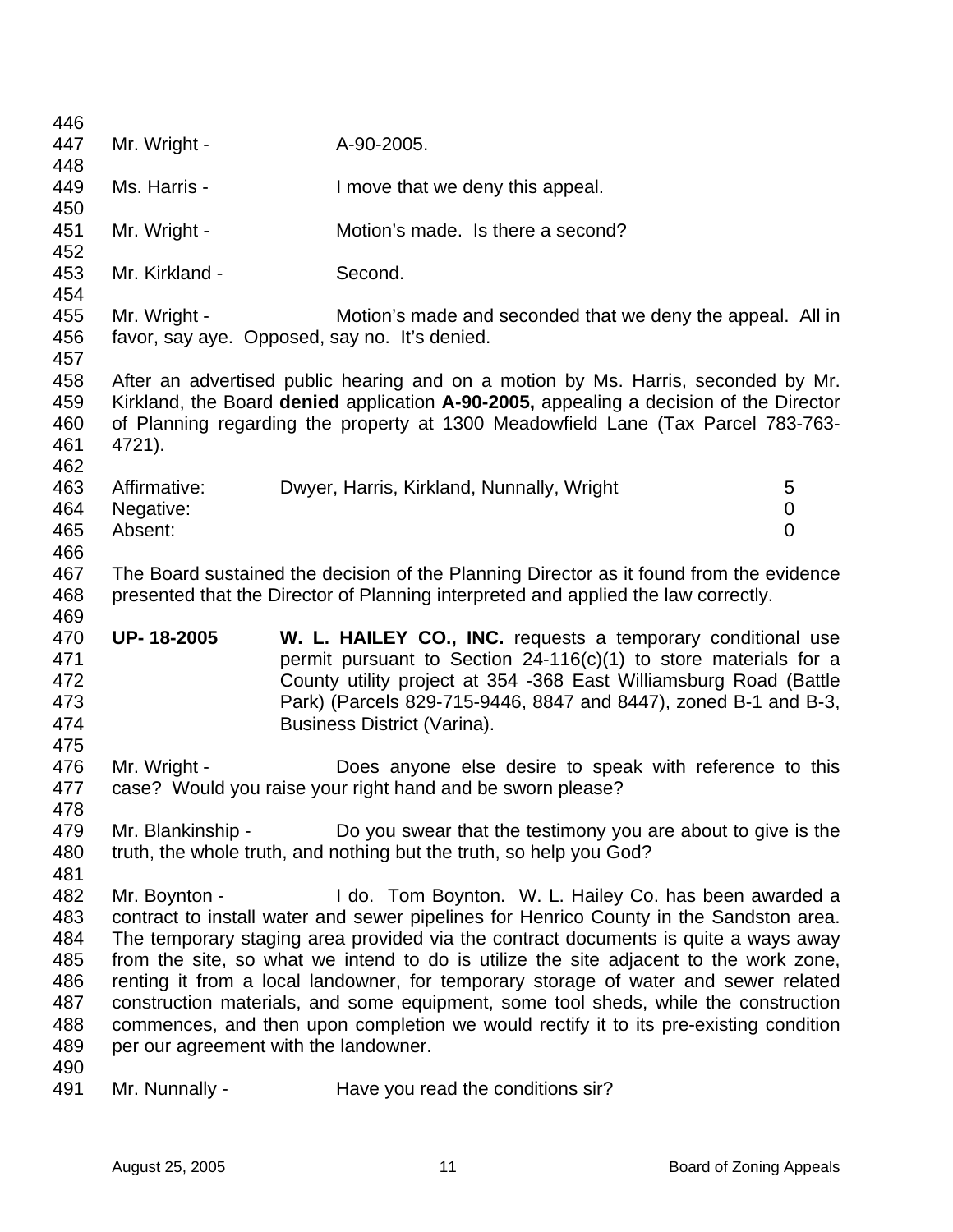492 493 Mr. Boynton - Yes sir 494 495 Mr. Nunnally - Are you agreeable with all of them? 496 497 Mr. Boynton - The only thing that I would like to modify is possible a 7:00 498 am to 5:00 pm, as opposed to the 8:00 am to 5:00 pm, if that's a possibility, for the 499 hours of operation on the site. 500 501 Mr. Nunnally - If you change that to 7:00 am to 5:00 pm, they'll probably be 502 down there at 6:00 am. That's your problem there. 503 504 Mr. Wright - What time do you normally begin your work? 505 506 Mr. Boynton - Generally at 7:00 am. Most times the start-up is out on the 507 site at various locations, but there will be trucks back and forth, getting tools and 508 equipment and things like that. 509 510 Mr. Wright - I take it the reason for the 8:00 am is the noise factor, Mr. 511 Blankinship? 512 513 Mr. Blankinship - Yes sir. 514 515 Mr. Wright - Is there a possibility that it could be limited to what they do 516 beginning at 7:00 am, that would take care of that? 517 518 Mr. Blankinship - I don't know that 7:00 am would cause us any great 519 problems. Now that we're getting back to school and so forth, 7:00 am is probably ……. 520 521 Mr. Boynton - For what it's worth, the activity that goes on at those early 522 hours doesn't involved equipment per se; it's usually pick-up trucks backing up to 523 storage containers and loading up tools for the day, handwork. 524 525 Mr. Nunnally - Someone told me that they saw some activity going on down 526 there last Sun. or Sun. before last, when they were coming back from church. You 527 realize this says "no operation on Sun. at all"? 528 529 Mr. Boynton - That's correct. Our intent is to limit our time out there 530 anyway. We can't afford to work those Sundays as it is; I think there was come catch-531 up activities that they wanted to do, but the intent is to not be out there on Sundays. 532 533 Ms. Dwyer - You mentioned something about storage sheds, and this just 534 talks about equipment, and machinery, and materials, I guess like sand and gravel and 535 that sort of thing. What kind of sheds are you ………………. 536 537 Mr. Boynton - Sheds probably isn't a good descriptive word. They are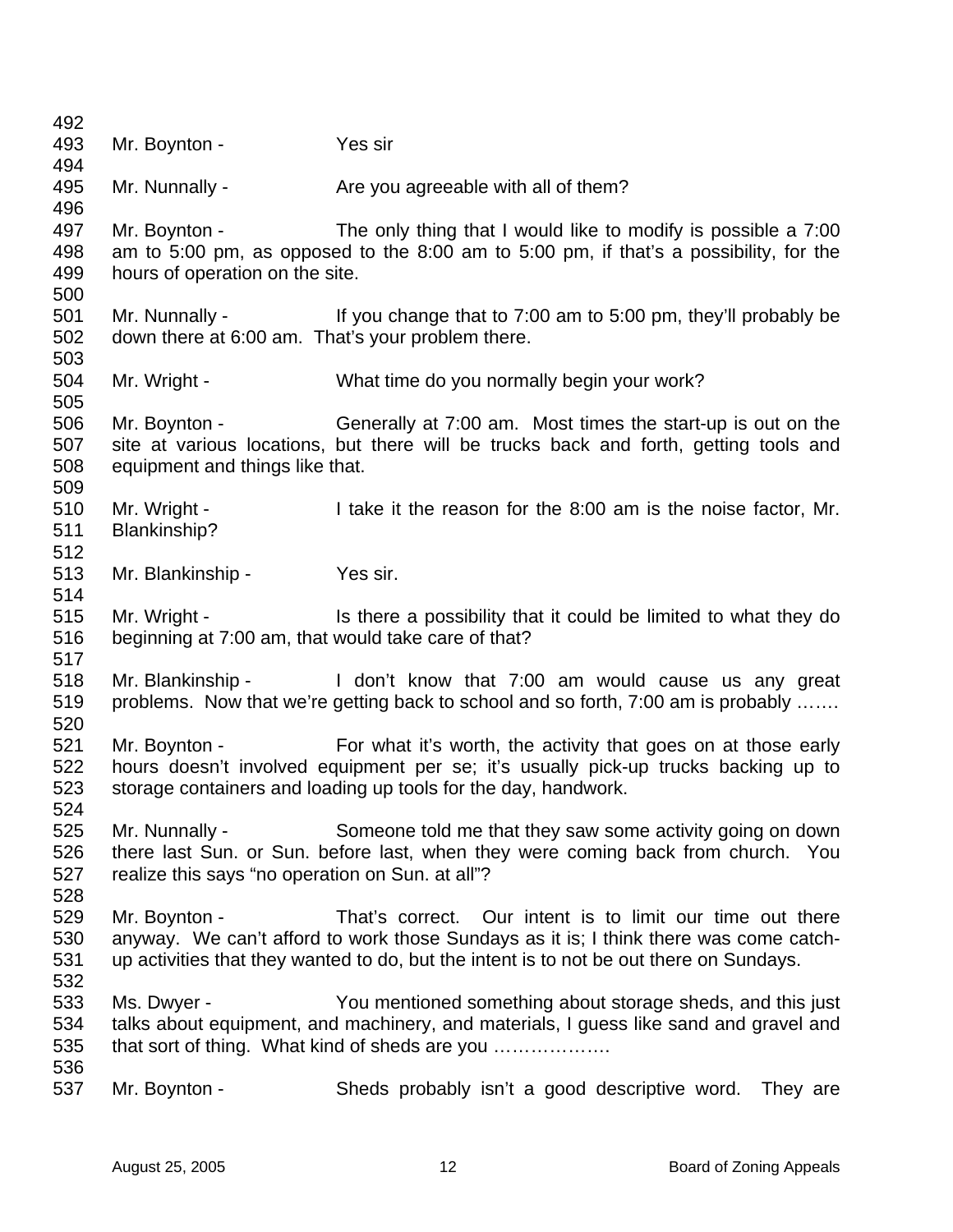538 containers, shipping containers, Con-X boxes; they're lockable steel containers, 20 feet 539 and 40 feet long, for keeping tools in so we don't lose them.

540 541 Mr. Blankinship - Do we have any photos? 542 543 Ms. Dwyer - There is a photo that shows one of those containers. 544 545 Mr. Kirkland - Is this area secure at all times? Is it locked, gated, fenced? 546 547 Mr. Boynton - It is not fenced, but the containers that we use are locked, 548 secure. 549 550 Ms. Dwyer - How many containers do you think you'll have on there at 551 any one time? 552 553 Mr. Boynton - Three. 554 555 Ms. Harris - How long have you been storing materials on this site? 556 557 Mr. Boynton - For a few months. 558 559 Ms. Harris - And you were saying that the storage area is near the area 560 where you actually are doing the work? 561 562 Mr. Boynton - That's correct; it's quite a broad area. There's some work on 563 the other side of I-64, down Nine Mile, down Williamsburg Road, over on Defense 564 Avenue, so it's a pretty broad work zone, but that's quite a central location. It's right at 565 the corner of West and Williamsburg, but it brings it real close to Nine Mile and 566 Williamsburg, which is about the center of the project. 567 568 Ms. Harris - The site map that we have, with the two areas blocked off in 569 yellow, can you identify those sites – which one is the storage, and I assume the 570 storage is the one near West Street. 571 572 Mr. Blankinship - Let's go back to the, not the photos, the site map. 573 574 Ms. Harris - Can you identify the areas that are blocked off here? 575 576 Mr. Boynton - Yes. Right where the arrow points is the basic area. The 577 long rectangle that heads up towards the B-3, that encompasses the whole property 578 that the owner owns that we're renting from, but we're only using the portion from the 579 structure in the upper right-hand corner of that smaller section there, kind of close to 580 where the arrow is, from that area back towards Williamsburg Road. 581 582 Mr. Blankinship - So the 368 address is really where you're concentrated? 583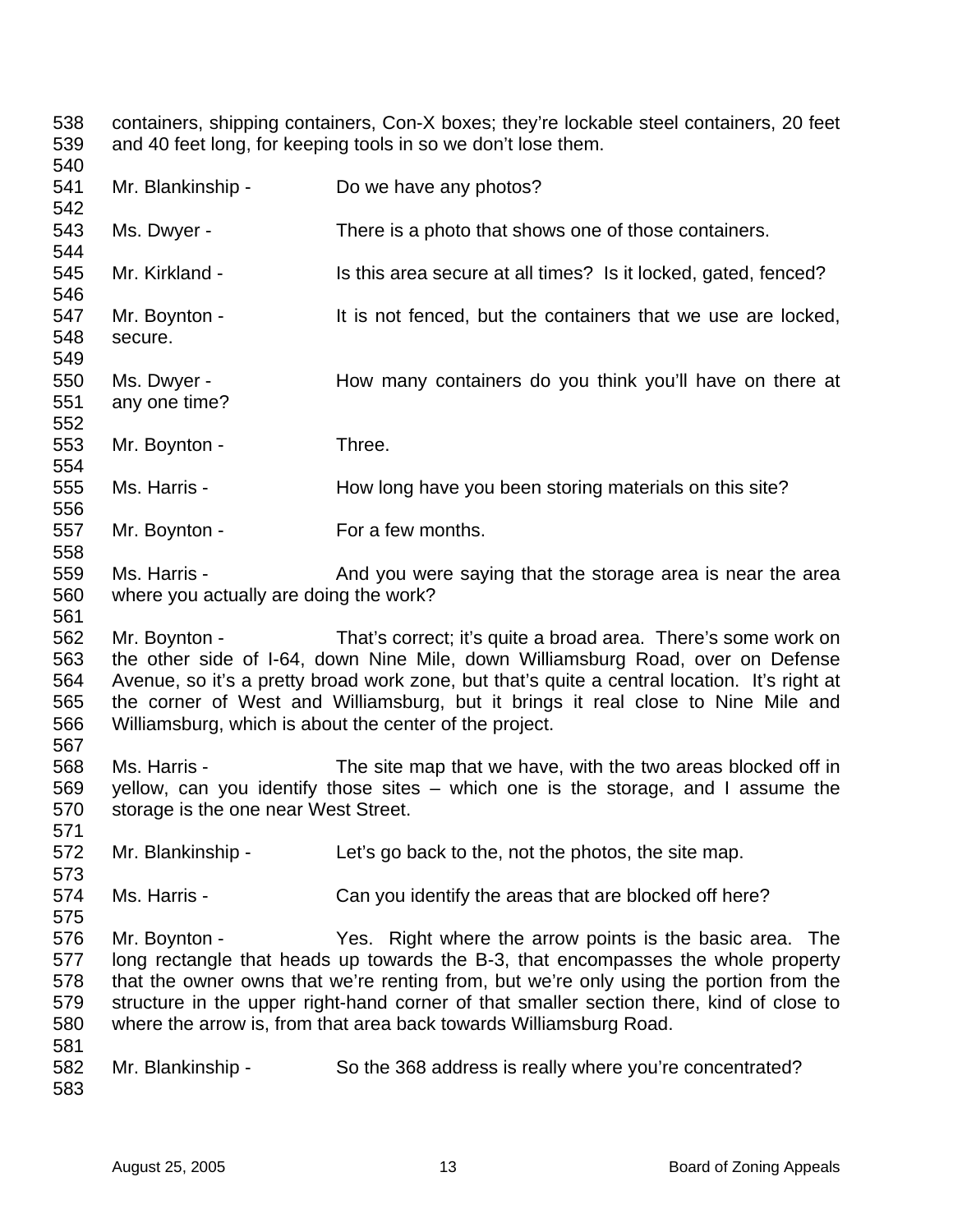584 Mr. Boynton - That's correct. 585 586 Ms. Harris - What are those two areas in yellow, across West Street, 587 between West Street and Nine Mile Road? I was wondering why that was? 588 589 Mr. Boynton - I think the yellow area there is the auto repair; I can't 590 remember the name of it, but it's an auto repair shop. 591 592 Mr. Blankinship - I'm embarrassed to say I don't know. 593 594 Mr. Boynton - The long, skinny building off of Williamsburg Road, is Opie's 595 Restaurant; Chuck's Market is at the 390. 596 597 Ms. Harris - I was just wondering why the highlight; that's why I was 598 wondering. The other thing – you are located in a residential community, are you not, 599 the storage area? 600 601 Mr. Boynton - Yes, residential backs up to the one far upper left corner of 602 that residential section. 603 604 Ms. Harris - So you have had no complaints from the residents in the 605 area? 606 607 Mr. Boynton - No, we have not. 608 609 Mr. Wright - Any further questions of the Board? Is anyone here in 610 opposition to this request? Hearing none, that concludes the case. UP-18-2005. 611 612 Mr. Nunnally - Move we approve it. Do you say we'll be having a problem 613 with that 7:00 o'clock, Mr. Blankinship? Kids go to school mighty early nowadays. 614 615 Mr. Blankinship - It's really in your hands. 616 617 Mr. Wright - With that change in the condition to 7:00 o'clock. Is there a 618 second? 619 620 Ms.Dwyer - Second. 621 622 Mr. Wright - Seconded. Any discussion? 623 624 Ms. Harris - My concern here, and I'm wondering if this is a concern of 625 anyone else, at 7:00 am, with the students catching the school buses and in view of 626 what's happening, even over the last 24 hours, school buses and students, or vehicular 627 accidents and children, I'm just wondering if 7:00 is really putting children in harm's way. 628 I don't know if you've thought about that. 629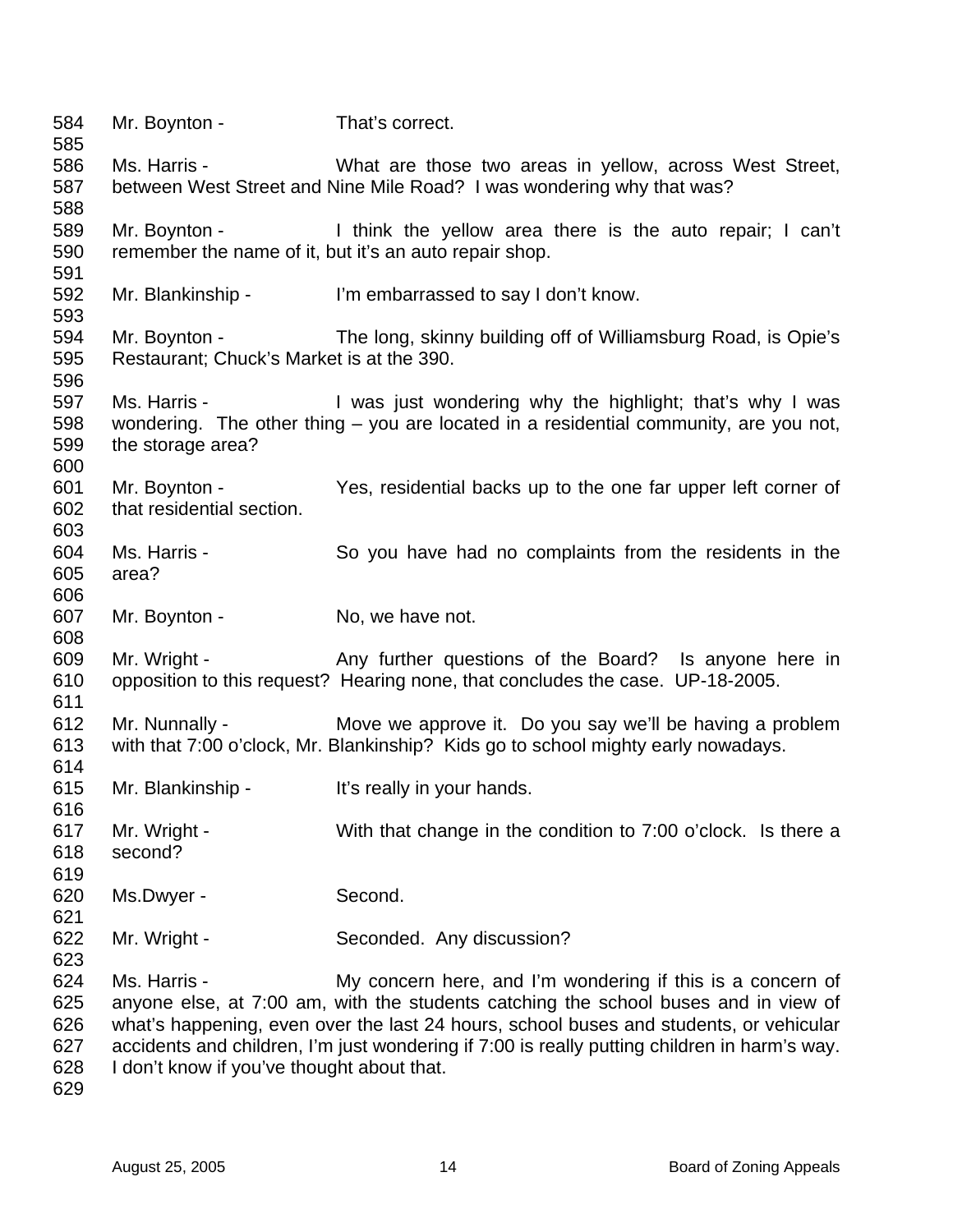634 Ms. Dwyer - It's not a construction site, per se, they might go pick up 635 some equipment and leave. 636 637 Mr. Wright - It isn't like they're coming in and out all day long. 638 639 Ms. Harris - It might be 3:00 o'clock, but it might also might be 7:00 am 640 that a truck would pull in, that they are boarding. I just feel that the area has its 641 problems and fatalities. That's my reservation about this problem. 642 643 Ms. Dwyer - Also, this is a B zone, a business zone along West Street 644 and along Williamsburg. 645 646 Ms. Harris - But even on the picture, you could see the residences. You 647 said that it backs up to a community. 648 649 Ms. Dwyer - There is a residential area behind it on a side street. 650 651 Mr. Blankinship - I don't know where the school bus picks up. 652 653 Mr. Wright - The motion is that it be approved, with changing it to 7:00; 654 it's been seconded. All in favor, say aye. Opposed, no. It's approved. 655 656 After an advertised public hearing and on a motion by Mr. Nunnally, seconded by Ms. 657 Dwyer, the Board **granted** application **UP-18-2005** for a temporary conditional use 658 permit to store materials for a County utility project at 354 -368 East Williamsburg Road 659 (Battle Park) (Parcels 829-715-9446, 8847 and 8447). The Board granted the use 660 permit subject to the following conditions: 661 662 1. All machinery and equipment stored on the site in conjunction with this use 663 permit shall be removed no later than March 15, 2006, at which time this permit shall 664 expire. 665 666 2. All machinery and equipment stored in conjunction with this Use Permit shall be 667 set back a minimum of 35 feet from the adjacent residential property and 10 feet from all 668 other property lines. 669 670 3. A stop sign shall be placed at each exit from the site onto a public street. 671 672 4. [AMENDED] Hours of operation on the site shall be limited to between 7:00 AM 673 and 5:00 PM, Monday-Saturday. There shall be no activity permitted on Sundays. 674 675 Affirmative: Dwyer, Kirkland, Nunnally, Wright 4

630 Mr. Wright - This is a pick-up spot; I didn't understand there would be 631 continual trucks coming in and out, would there be? To pick up the stuff and take it

632 somewhere, they may not even need it at that time of the morning.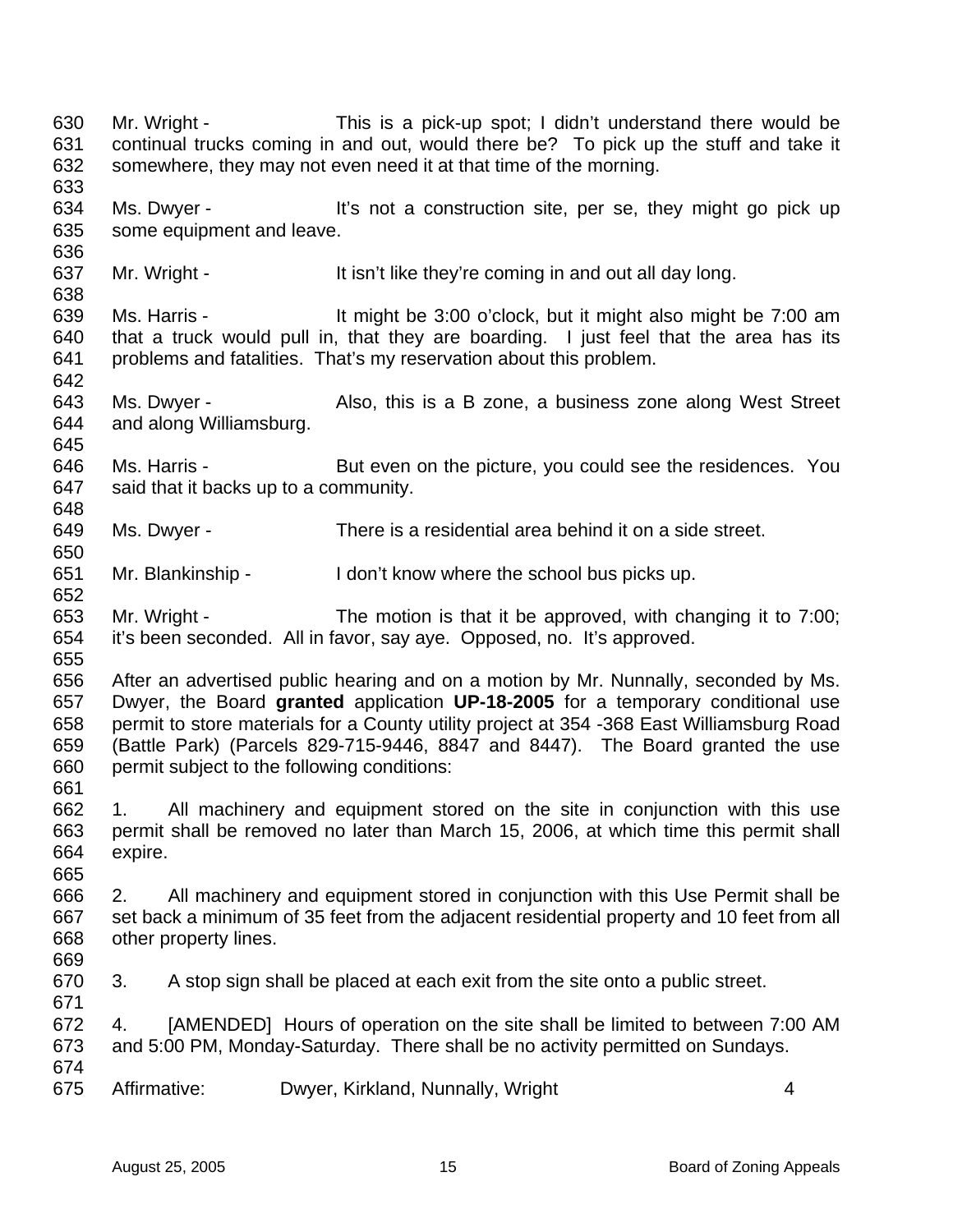|         | 676 Negative: | Harris |  |
|---------|---------------|--------|--|
|         | 677 Absent:   |        |  |
| $- - -$ |               |        |  |

678

681

687

679 The Board granted the request because it found the proposed use will be in substantial 680 accordance with the general purpose and objectives of Chapter 24 of the County Code.

682 **UP- 19-2005 HOME DEPOT** requests a temporary conditional use permit 683 pursuant to Section 24-116(c)(1) to host a car show at 11260 West 684 Broad Street (Parcel 742-762-4307), zoned M-1C, Light Industrial 685 District (Conditional) and WBSO, West Broad Street Overlay 686 District (Three Chopt).

688 Mr. Wright - Does anyone else desire to speak with reference to this 689 case? Would you raise your right hand and be sworn please? 690

- 691 Mr. Blankinship Do you swear that the testimony you are about to give is the 692 truth, the whole truth, and nothing but the truth, so help you God?
- 693 694 Mr. Kofira - I do. My name is Peter Kofira. For five years now the Mid 695 Atlantic Jeepers, which is a jeep club, which is a club for enthusiasts about jeeps, has 696 put on a fundraising event for the "Toys for Tots" organization. We do this by having 697 jeep and off-highway enthusiasts gather together. Recently it's been in parking lots, as 698 our coordination of this event has gotten better and better over the years. We collect 699 toys, we have raffles, etc., and all the donated materials go directly to the Marines' 700 "Toys for Tots" effort. This is the second year in a row now that we've had it pretty well 701 organized and been able to attract a decent number of folks out there to come and 702 donate toys and spend their time and just kind of exchange ideas and things like that 703 about our hobbies, so we chose this location for this year's event and are applying for 704 this permit.
- 706 Mr. Wright This is just for one day? 707
- 708 Mr. Kofira **Absolutely. Correct.**
- 709 710 Mr. Wright - September 10, 9:00 am to 5:00 pm? Have you read these 711 conditions that are proposed?
- 713 Mr. Kofira We did read the conditions, yes. 714
- 715 Ms. Dwyer In Condition # 7, it mentions vehicles and structures related 716 to the show – what structures will you be putting in the parking lot? 717
- 718 Mr. Kofira Basically, tent, canopy-type structures, just for a place to set 719 some pamphlets and keep some folks out of the sun who are all day signing folks up 720 and working the event.
- 721

705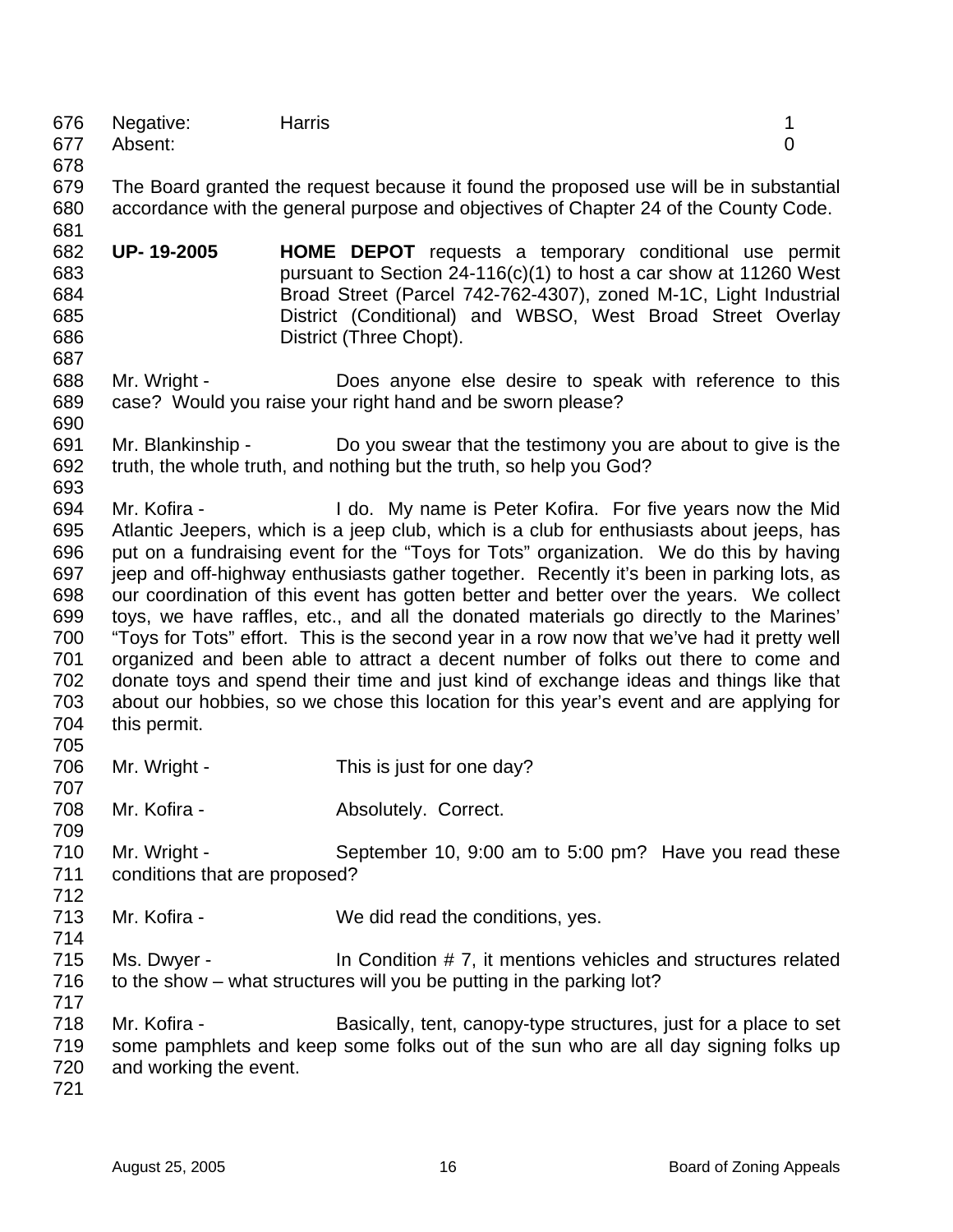722 Ms.Dwyer - Will the tents be, for example, over the "Toys for Tots" area, 723 or I see one main tent identified on the plan. Is the main tent noted toward Broad 724 Street? 725 726 Mr. Kofira - Right. 727 728 Mr. Blankinship - In the kids' area, there's a kids' tent that's not quite legible to 729 scale. 730 731 Ms. Dwyer - So those are the only two tents you're going to have? 732 733 Mr. Kofira - Yes, there may be some additional little canopies, like a 734 backyard canopy type of thing, with a table and chair. Participants are able to go 735 around and vote for the best of this type of vehicle, that type of vehicle, so we set up a 736 place to keep somebody taking those applications, out of the sun. We just put them in a 737 jar and draw from the hat at the end of the day. 738 739 Ms. Dwyer - I didn't notice when I was out there, whether any overhead 740 electrical lines – that just came to mind, I know the Boy Scouts had that tragedy this 741 year with erecting tents near ............ 742 743 Mr. Kofira - I don't recall any overhead lines over there. Our tents are 744 nowhere near that size. 745 746 Mr. Blankinship - Let's look at the site photos. 747 748 Ms. Dwyer - I think they're all underground at this site. 749 750 Mr. Kofira - If I may, these are all 10 by 10 or 12 by 12 pop-up backyard-751 type tents. 752 753 Mr. Blankinship - It doesn't show any overheads. 754 755 Ms. Dwyer - This is a newer development, so I believe they're all 756 underground. 757 758 Mr. Blankinship - Out there in the West Broad Street area, we've kept them all 759 underground. Go to the first photo. That's parallel to Broad. 760 761 Ms. Dwyer - Looking at MacDonald's. 762 763 Ms. Harris - Mr. Blankinship, do you remember the date that we 764 approved a variance for Wal-Mart to have the special? 765 766 Mr. Kirkland - It's the same day, because it's NASCAR weekend. That's 767 what Wal-Mart's is based on.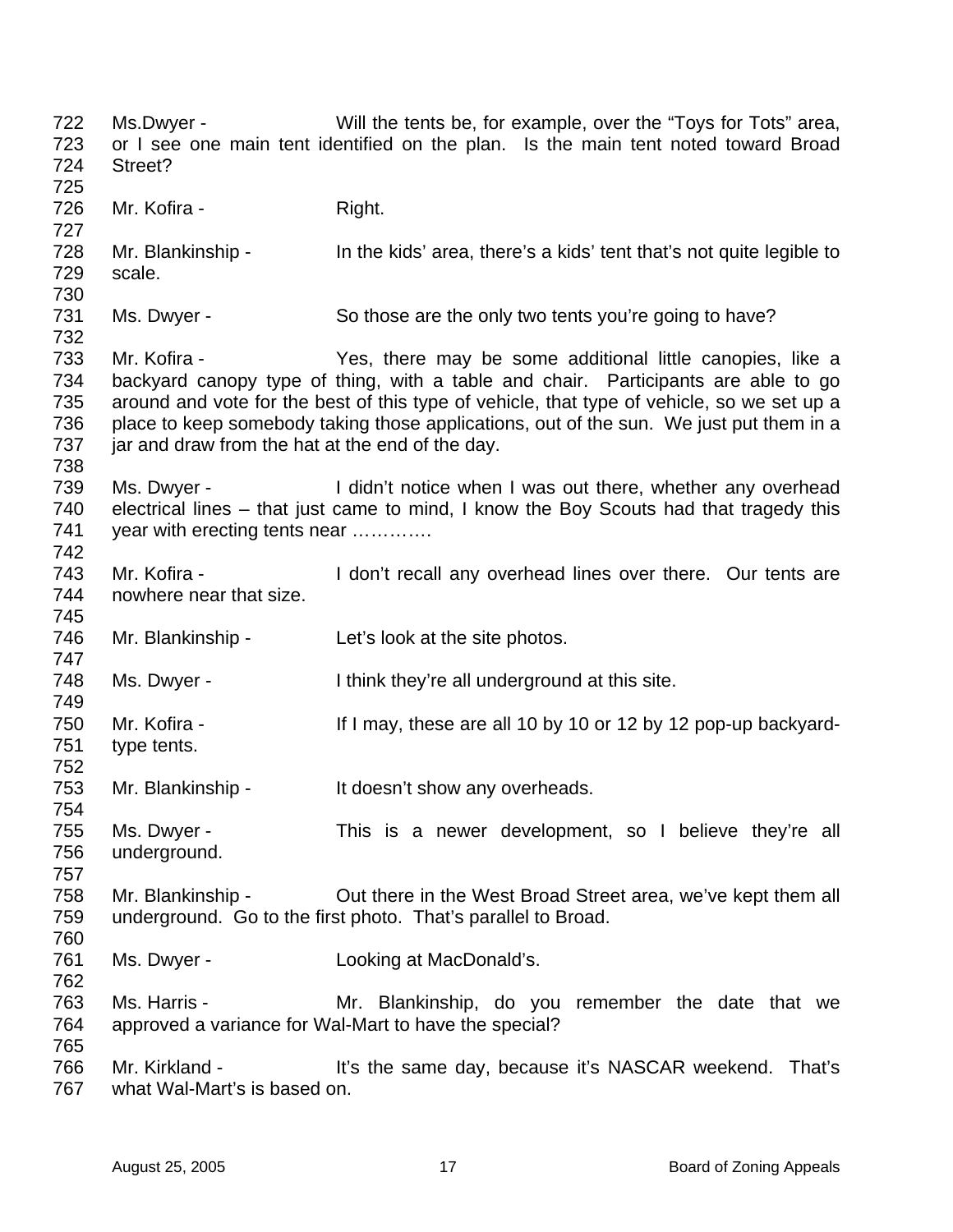768 769 Mr. Wright - That's not here; that's farther away. 770 771 Ms. Harris - Wal-Mart is up a bit. So you do not foresee any aggravated 772 problem with traffic for this area with Home Depot being here, and on the other side of 773 the MacDonald's, down a bit, the Wal-Mart event? 774 775 Mr. Blankinship - I don't think we're looking at that big of a turnout at either of 776 these events, that it would really overwhelm Broad Street, given just the routine 777 Saturday traffic on Broad. 778 779 Ms. Dwyer - Will you be advertising this event? 780 781 Mr. Kofira - We'll do some limited advertising, mailing lists, something 782 like that, maybe a couple of tag lines on some radio spots from a local jeep seller. 783 784 Ms. Dwyer - But you're not going to have any NASCAR people there? 785 786 Mr. Kofira - Absolutely not, fans maybe, but there's always some bleed 787 over, but no it's jeep enthusiasts. A lot of this is a word of mouth thing, internet clubs 788 and things like that. 789 790 Mr. Wright - Any further questions of the Board? Is anyone here in 791 opposition to this request? Hearing none, that concludes the case. UP-19-2005. 792 793 Mr. Nunnally - Move we approve it. 794 795 Mr. Wright - Mr. Nunnally moves we approve. Is there a second? 796 797 Ms. Dwyer - Second. 798 799 Mr. Wright - Seconded. Any discussion? Hearing none, all in favor, say 800 aye. Opposed, say no. It's approved. 801 802 After an advertised public hearing and on a motion by Mr. Nunnally, seconded by Ms. 803 Dwyer, the Board **granted** application **UP-19-2005** for a temporary conditional use 804 permit to host a car show at 11260 West Broad Street (Parcel 742-762-4307). The 805 Board granted the use permit subject to the following conditions: 806 807 1. This approval is only for September 10, 2005. The show shall be conducted in 808 accordance with the plans and description submitted with the application. 809 810 2. The event shall occupy no more than 225 parking spaces. 811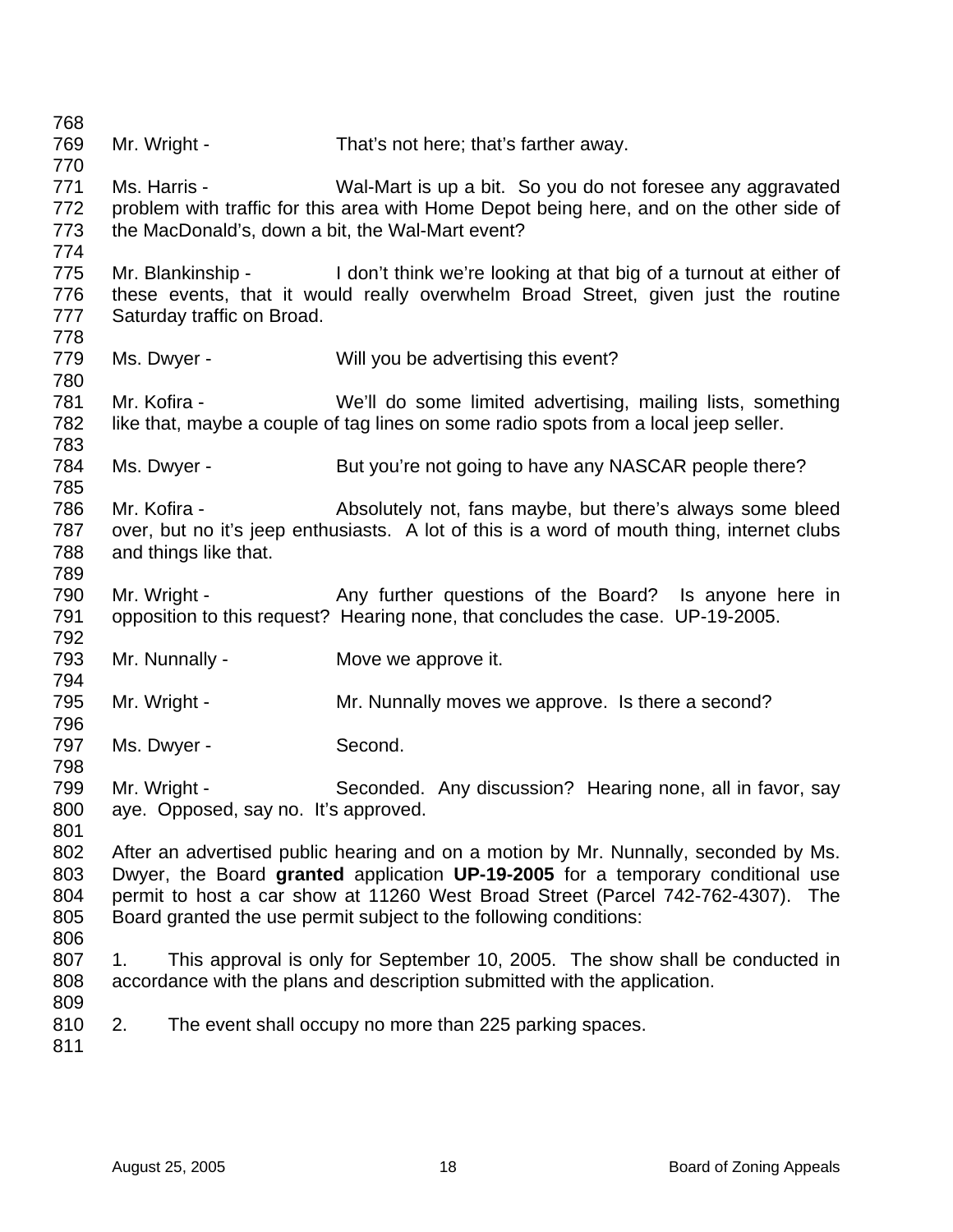812 3. An assembly permit is required through the Fire Marshal's Office. A site plan and 813 interior layout plan must be submitted and approved prior to set up. The event is 814 subject to all sections of the Statewide Fire Prevention Code. 815

816 4. The applicant shall satisfy all requirements of the Henrico County Division of 817 Police. Plans regarding security and traffic control shall be submitted for review and 818 approval no later than August 29, 2005.

820 5. The applicant shall satisfy all requirements of the Henrico County Department of 821 Health and the Henrico County Department of Building Inspections. Building permits 822 shall be obtained as necessary.

824 6. Hours of operation shall be limited to 9:00 AM to 5:00 PM, September 10, 2005.

826 7. All vehicles and structures related to the show shall be removed from the site on 827 or before September 11, 2005, at which time this permit shall expire.

| 829 | Affirmative: | Dwyer, Harris, Kirkland, Nunnally, Wright | 5 |
|-----|--------------|-------------------------------------------|---|
| 830 | Negative:    |                                           |   |
| 831 | Absent:      |                                           |   |
| 832 |              |                                           |   |

833 The Board granted the request because it found the proposed use will be in substantial 834 accordance with the general purpose and objectives of Chapter 24 of the County Code. 835

- 836 **UP- 20-2005 LAKEWOOD MANOR** requests a temporary conditional use permit 837 bursuant to Section 24-116(c)(1) to install a temporary office trailer 838 at 1900 Lauderdale Drive (Parcel 733-745-8147), zoned C-1, 839 Conservation District and R-6C, General Residence District 840 (Conditional) (Tuckahoe).
- 842 Mr. Wright Does anyone else desire to speak with reference to this 843 case? Would you raise your right hand and be sworn please?
- 845 Mr. Blankinship Do you swear that the testimony you are about to give is the 846 truth, the whole truth, and nothing but the truth, so help you God?

848 Mr. Sibold - I do. My name is Chris Sibold; I'm with Timmons Group, and 849 accompanying me today is Jeff McGinnis, the Administrator for Lakewood Manor. The 850 retirement community known as Lakewood Manor, is in the midst of a substantial 851 construction project. Basically, there are three components to the project, the first being 852 known as the "cottages," which consists of fourteen single-family dwellings. The second 853 main component, known as the "villas," consists of three three-story, 10-unit multi-family 854 dwellings. Both of these components are under construction presently, which began 855 earlier this year, and pretty much stand alone on the site. The third main component, 856 which is the reason why we're here today, is the health services center, which houses 857 the assisted living residents at Lakewood Manor. The health services building is going

819

823

825

828

841

844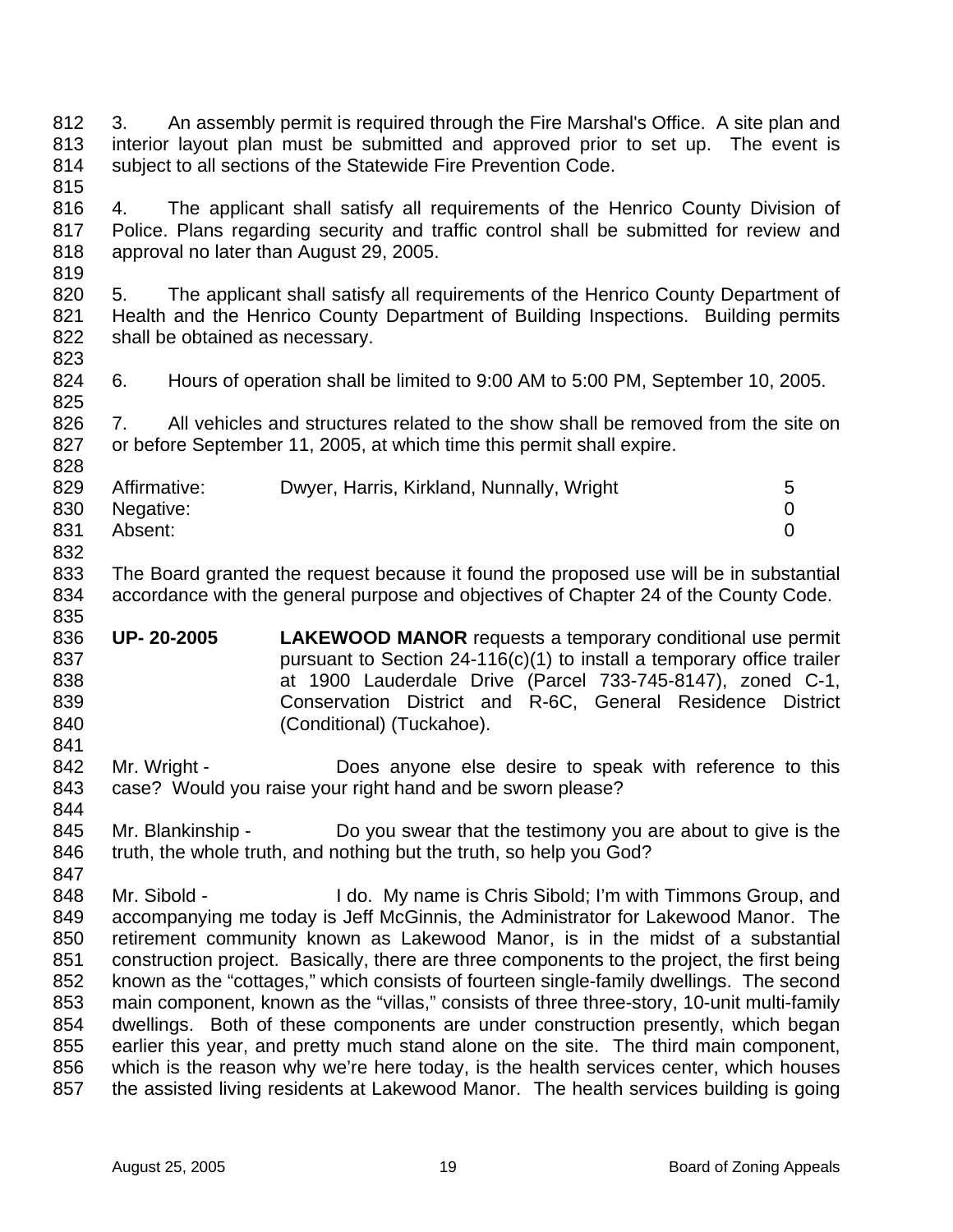858 to be a three-story, 128-bed building, and it's going to serve to upgrade and replace the 859 existing 100-bed facility at this time.

860

873

875

877

879

881

885

888

891

861 The problem arises with the health services building, because it ties into the existing 862 building at Lakewood Manor, in the area that is presently the new main entrance to the 863 facility. In that area, there's a certain amount of office space that's going to need to be 864 temporarily relocated in order to facilitate the construction process. It truly is a 865 temporary condition, because once that building is end-lined, and construction is slated 866 to end late next year, the existing beds will be moved into that building, and the area 867 where the existing beds are now, will be renovated and turned into office space. 868 There's an additional need for temporary office space in the form of marketing office 869 space during the construction process. Those are the main two reasons we're here 870 today, to request a temporary conditional use permit. The trailer is approximately 2800 871 square feet, 60 by 48. It's aluminum clad, skirted, off-white color with slightly pitched 872 roof. It will need power, water, sanitary connections, and that's about it.

- 874 Mr. Wright Have you read the conditions proposed for this case?
- 876 Mr. Sibold Yes I have.
- 878 Mr. Wright You're in accord with those?
- 880 Mr. Sibold Yes sir, we are.
- 882 Mr. Kirkland Mr. Blankinship, may I ask you a question? In the 883 conditions, we didn't have anything about connecting to the sanitary conditions, the 884 water, sewer, restrooms, whatever. Do we need to put that condition in there?
- 886 Ms. Dwyer Similar to the one that was in the West End Assembly of 887 God conditions.
- 889 Mr. Sibold If I remember correctly, one of the conditions states that the 890 layout shall not change.
- 892 Mr. Kirkland I think we need to add this, because the layout could have to 893 do with plants, shrubs, lights, fencing, parking spaces. We like to include the facilities in 894 there. 895
- 896 Ms. Dwyer Let me read the one that was in the previous case today. I 897 assume that's the one you would use, Mr. Blankinship, and I don't think you'll have a 898 problem with it, but if you do, let us know. It says, "Any sanitary facilities in the trailer 899 shall be connected to a disposal system approved by the Health Department."
- 900 901 Mr. Sibold - Okay.
- 902
- 903 Mr. Kirkland That's it.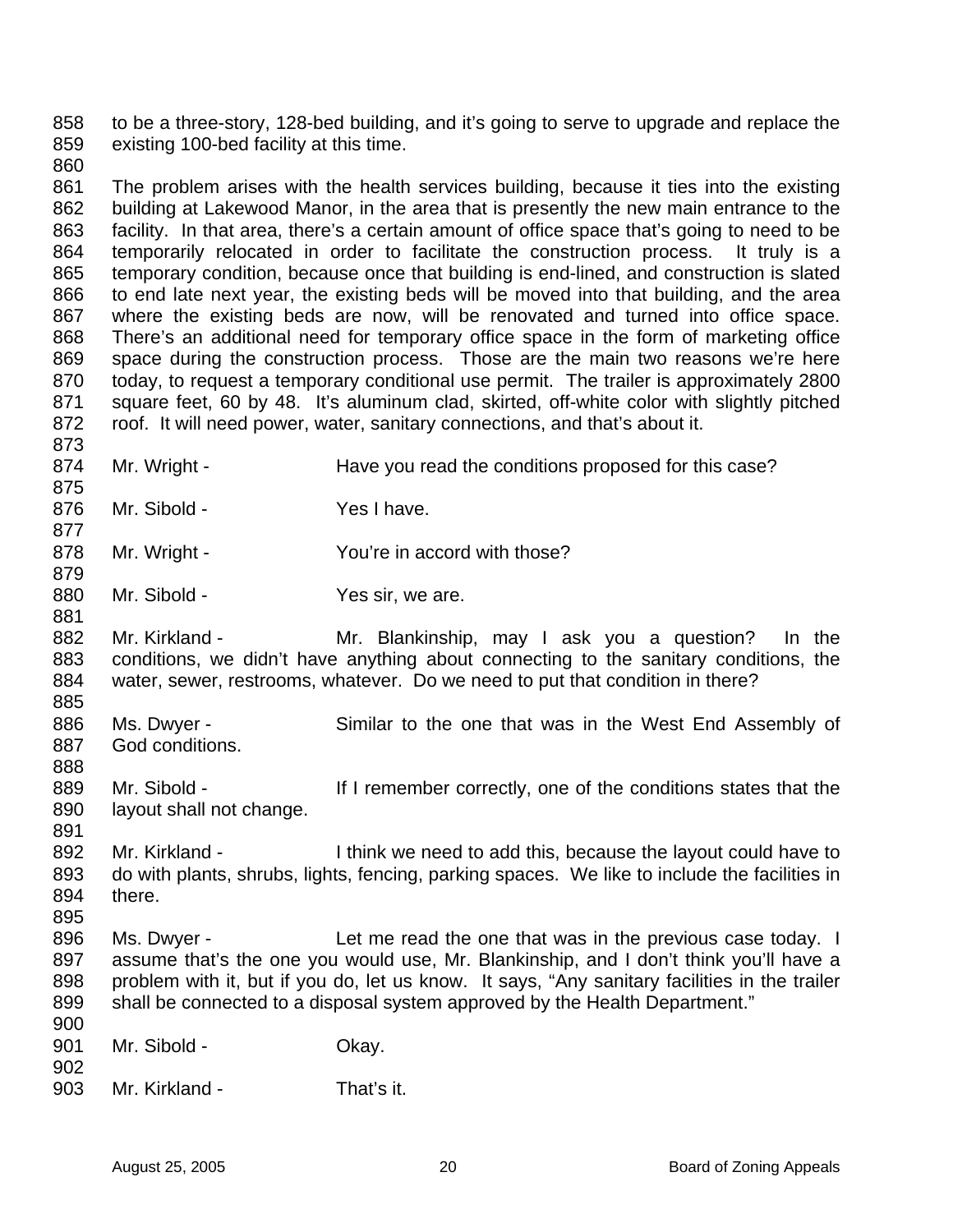| 904        |                                                    |                                                                                                                                                                      |
|------------|----------------------------------------------------|----------------------------------------------------------------------------------------------------------------------------------------------------------------------|
| 905        | Mr. Sibold -                                       | That's fine.                                                                                                                                                         |
| 906        |                                                    |                                                                                                                                                                      |
| 907        | Ms. Dwyer -                                        | So it just requires County approval. This is a fairly large                                                                                                          |
| 908        |                                                    | trailer with a number of offices. I think that's an important one.                                                                                                   |
| 909        |                                                    |                                                                                                                                                                      |
| 910        | Mr. Blankinship -                                  | I think that should have been included.                                                                                                                              |
| 911        |                                                    |                                                                                                                                                                      |
| 912        | Ms. Dwyer -                                        | So this is going to be replacement office space for workers in                                                                                                       |
| 913        |                                                    | Lakewood Manor, as well as a construction trailer, as well as a marketing trailer?                                                                                   |
| 914        |                                                    |                                                                                                                                                                      |
| 915        | Mr. Sibold -                                       | No, no, it's not a construction trailer. It's just going to be to                                                                                                    |
| 916        |                                                    | temporarily house the offices which need to be relocated, to facilitate the tying into the                                                                           |
| 917        |                                                    | existing building during the construction process. That's one. So some of the existing                                                                               |
| 918        |                                                    | employees, and it's also going to be temporarily used as office space for the marketing                                                                              |
| 919        |                                                    | purposes of the new units being built, during the construction.                                                                                                      |
| 920        |                                                    |                                                                                                                                                                      |
| 921        | Ms. Dwyer -                                        | But it's not going to be a construction trailer, where you have                                                                                                      |
| 922        |                                                    | people in and out with plans and muddy boots and that kind of thing?                                                                                                 |
| 923        |                                                    |                                                                                                                                                                      |
| 924        | Mr. Sibold -                                       | No ma'am.                                                                                                                                                            |
| 925        |                                                    |                                                                                                                                                                      |
| 926        | Ms. Dwyer -                                        | Do you have a construction trailer?                                                                                                                                  |
| 927        |                                                    |                                                                                                                                                                      |
| 928        | Mr. Sibold -                                       | Yes ma'am, they're already on site. The construction began                                                                                                           |
| 929        | earlier this year.                                 |                                                                                                                                                                      |
| 930        |                                                    |                                                                                                                                                                      |
| 931        | Mr. Blankinship -                                  | As long as it's on site and it's only pertinent to the                                                                                                               |
| 932        |                                                    | construction on site, that's handled under the building permit.                                                                                                      |
| 933        |                                                    |                                                                                                                                                                      |
| 934        | Mr. Wright -                                       | Any further questions of the Board? Is anyone here in                                                                                                                |
| 935        |                                                    | opposition to this request? Hearing none, that concludes the case. UP-20-2005.                                                                                       |
| 936        |                                                    |                                                                                                                                                                      |
| 937        | Ms. Dwyer -                                        | I move we approve, with the additional condition relating to                                                                                                         |
| 938        | sanitary facilities that was read into the record. |                                                                                                                                                                      |
| 939        |                                                    |                                                                                                                                                                      |
| 940        | Mr. Wright -                                       | Is there a second?                                                                                                                                                   |
| 941        |                                                    |                                                                                                                                                                      |
| 942        | Ms. Harris -                                       | Second.                                                                                                                                                              |
| 943        |                                                    |                                                                                                                                                                      |
| 944        | Mr. Wright -                                       | Motion's made and seconded that we approve it with an                                                                                                                |
| 945        |                                                    | additional condition pertaining to the sanitary facilities. Any discussion? Hearing none,                                                                            |
| 946        | all in favor, say aye. Opposed, no. It's approved. |                                                                                                                                                                      |
| 947        |                                                    |                                                                                                                                                                      |
| 948<br>949 |                                                    | After an advertised public hearing and on a motion by Ms. Dwyer, seconded by Ms.<br>Harris, the Board granted application UP-20-2005 for a temporary conditional use |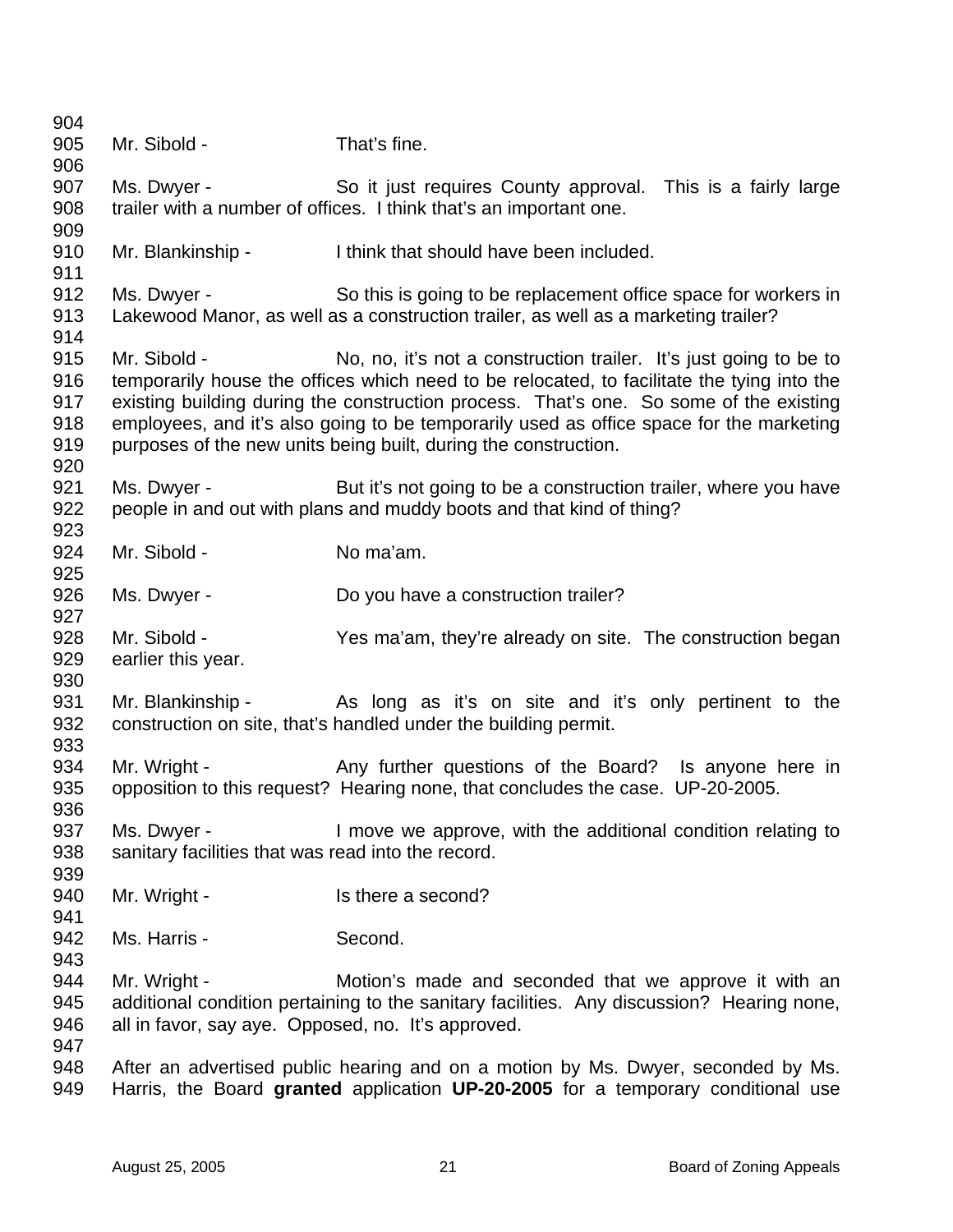950 permit to install a temporary office trailer at 1900 Lauderdale Drive (Parcel 733-745- 951 8147). The Board granted the use permit subject to the following conditions: 952

953 1. Only the improvements shown on the plan filed with the application may be 954 constructed pursuant to this approval. No substantial changes or additions to the layout 955 may be made without the approval of the Board of Zoning Appeals. Any additional 956 improvements shall comply with the applicable regulations of the County Code. 957

958 2. A detailed landscaping and lighting plan shall be submitted to the Planning 959 Department with the building permit for review and approval. Approved landscaping 960 shall be installed during the spring planting season. All landscaping shall be maintained 961 in a healthy condition at all times. Dead plant materials shall be removed within a 962 reasonable time and replaced during the normal planting season. 963

964 3. The trailer shall be skirted on all sides with a durable material as required by the 965 building code for a permanent installation. 966

967 4. On or before August 30, 2006 the applicant shall submit a report to the Planning 968 Department describing their plans for permanent office space. 969

970 5. The trailer shall be removed from the property on or before August 30, 2007 at 971 which time this permit shall expire. This permit shall not be renewed.

973 6. [ADDED] Any sanitary facilities in the trailer shall be connected to a disposal 974 system approved by the health department.

|     | 976 Affirmative: | Dwyer, Harris, Kirkland, Nunnally, Wright | 5 |
|-----|------------------|-------------------------------------------|---|
|     | 977 Negative:    |                                           |   |
| 978 | Absent:          |                                           |   |
| 979 |                  |                                           |   |

980 The Board granted the request because it found the proposed use will be in substantial 981 accordance with the general purpose and objectives of Chapter 24 of the County Code.

- 983 **A 91-2005 ALBERT J. ANDERSON** requests a variance from Sections 24-94 984 and 24-9 to build a one-family dwelling at 1116 Oakland Road 985 (Parcel 801-706-9799), zoned R-3, One-family Residence District 986 (Varina). The lot width requirement and public street frontage 987 requirement are not met. The applicant has 30 feet lot width and 988 30 feet public street frontage, where the Code requires 80 feet lot 989 width and 50 feet public street frontage. The applicant requests a 990 variance of 50 feet lot width and 20 feet public street frontage. 991
- 992 Mr. Wright Does anyone else desire to speak with reference to this 993 case? Would you raise your right hand and be sworn please? 994
- 995 Mr. Blankinship Do you swear that the testimony you are about to give is the

972

975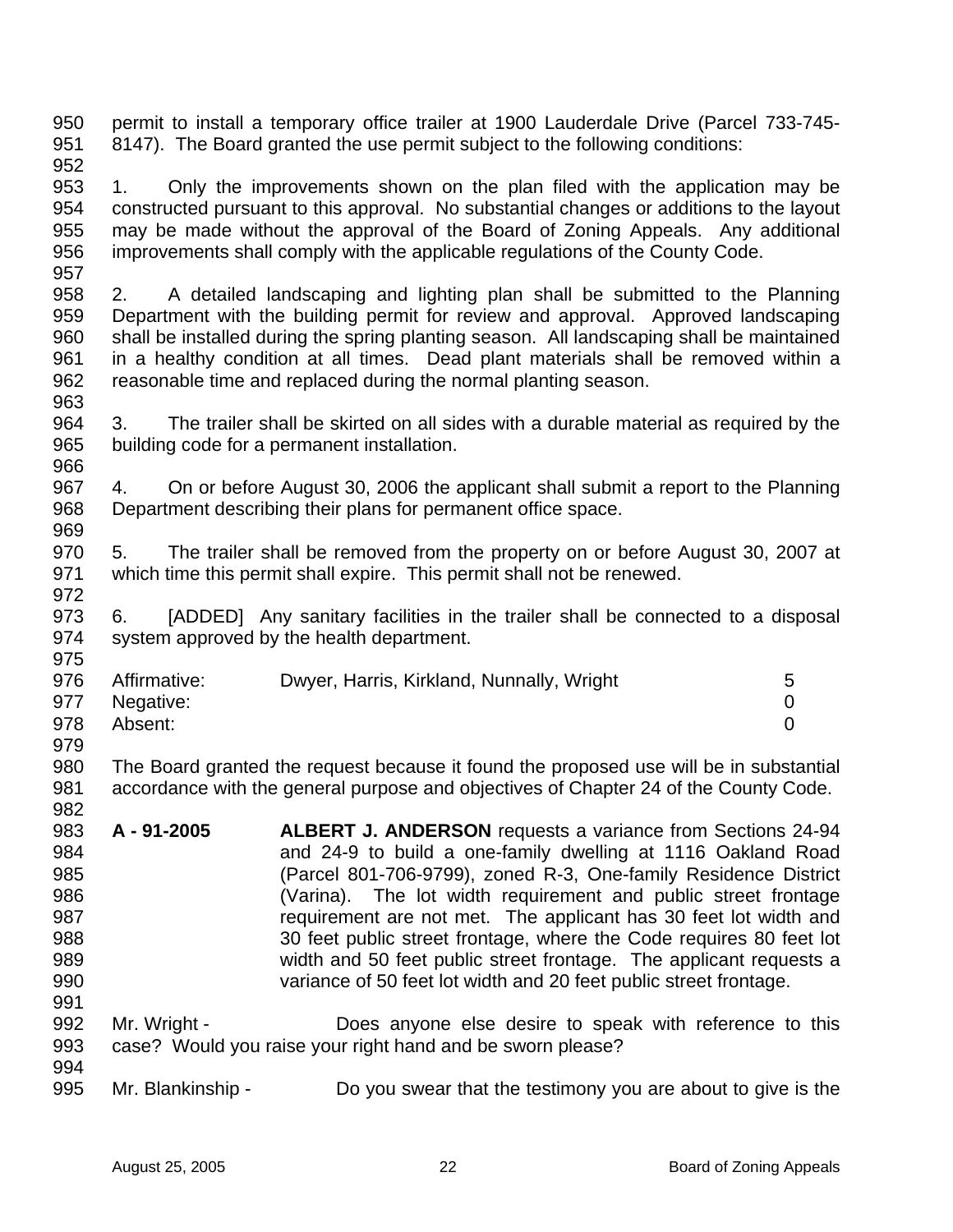| 996<br>997                           |                                                           | truth, the whole truth, and nothing but the truth, so help you God?                                                                                                                                                                                 |
|--------------------------------------|-----------------------------------------------------------|-----------------------------------------------------------------------------------------------------------------------------------------------------------------------------------------------------------------------------------------------------|
| 998<br>999                           | Mr. Anderson -                                            | I do. Albert J. Anderson. Basically, I just want to put up a<br>single-family dwelling on 4.7 acres, just for my family.                                                                                                                            |
| 1000                                 |                                                           |                                                                                                                                                                                                                                                     |
| 1001<br>1002                         | Mr. Wright -                                              | There is no structure on the property at this time?                                                                                                                                                                                                 |
| 1003<br>1004                         | Mr. Anderson -                                            | There is one particular structure in an old barn                                                                                                                                                                                                    |
| 1005<br>1006                         | Mr. Wright -                                              | Not a residence of any kind?                                                                                                                                                                                                                        |
| 1007<br>1008                         | Mr. Anderson -                                            | No.                                                                                                                                                                                                                                                 |
| 1009<br>1010                         | Mr. Nunnally -                                            | You say this is going to be for you and your family?                                                                                                                                                                                                |
| 1011<br>1012                         | Mr. Anderson -                                            | Yes.                                                                                                                                                                                                                                                |
| 1013<br>1014<br>1015                 | Mr. Nunnally -<br>acres?                                  | That's going to be the only house that's built on this 4.7                                                                                                                                                                                          |
| 1016<br>1017                         | Mr. Anderson -                                            | Yes.                                                                                                                                                                                                                                                |
| 1018<br>1019                         | Mr. Nunnally -                                            | Now or in the future?                                                                                                                                                                                                                               |
| 1020<br>1021<br>1022<br>1023<br>1024 | Mr. Anderson -<br>think there would be any problem there. | I don't know about the future, but considering now, this is<br>going to be my dwelling. I might have family, additional family, that I have around in the<br>country, which might want to come back in and settle down on the property, and I don't |
| 1025<br>1026                         | Ms. Dwyer -                                               | Was this property split from a larger parcel recently?                                                                                                                                                                                              |
| 1027<br>1028<br>1029<br>1030<br>1031 | Mr. Anderson -<br>acres and 5.5.                          | Yes. It's not recently; I think that was done in 2002.<br>Originally I bought the property from a prior owner, and I think she had about eight<br>acres for sale. I didn't want eight; I just wanted five, so she actually divided it in 4.7        |
| 1032<br>1033                         | Ms. Dwyer -                                               | Where is the other parcel? Is that along Oakland Road?                                                                                                                                                                                              |
| 1034<br>1035                         | Mr. Anderson -                                            | The other parcel is pretty much adjacent to mine.                                                                                                                                                                                                   |
| 1036<br>1037                         | Ms. Dwyer -                                               | Could we put up the site map?                                                                                                                                                                                                                       |
| 1038                                 | Mr. Anderson -                                            | The adjacent property, if you notice, they call it a pond on                                                                                                                                                                                        |
| 1039                                 |                                                           | the right-hand side. To the right-hand side of that pond is the other adjacent property                                                                                                                                                             |
| 1040                                 |                                                           | that the prior owner still owns. That's the 4.7 acres that's actually highlighted in red. My                                                                                                                                                        |
| 1041                                 |                                                           | house is pretty much going to be in that specific area where the arrow points. The barn                                                                                                                                                             |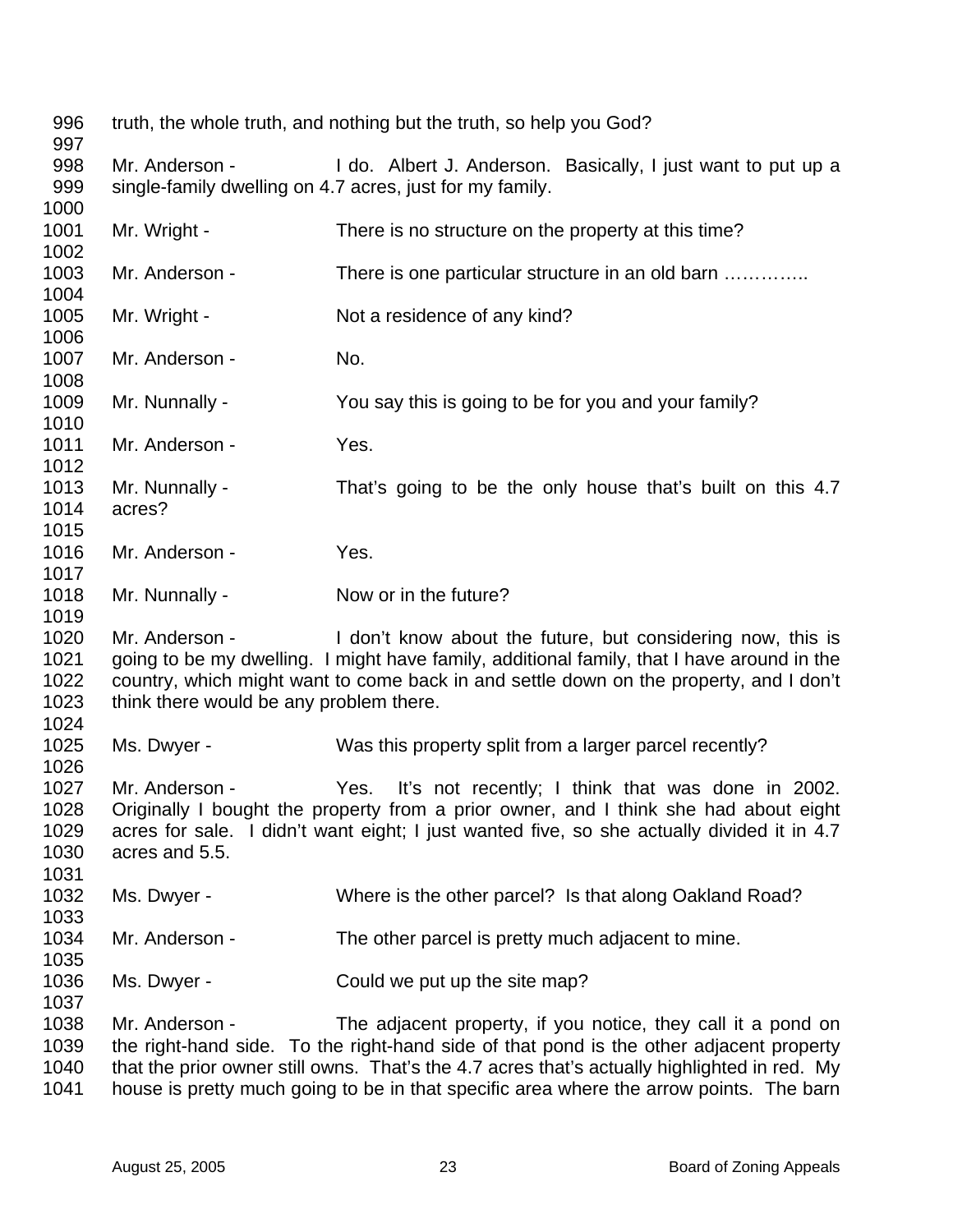| 1042<br>1043                 |                                                               | is in the lower right-hand corner. We're going to get rid of the barn.                                                                                                                                                                              |
|------------------------------|---------------------------------------------------------------|-----------------------------------------------------------------------------------------------------------------------------------------------------------------------------------------------------------------------------------------------------|
| 1044<br>1045<br>1046<br>1047 | Ms. Dwyer -<br>you're referring to?                           | So the red dotted area is your parcel, and to the right of that,<br>where it shows sort of a blue dashed line in the shape of an amoeba, that's the lake                                                                                            |
| 1048<br>1049<br>1050         | sewage. I think that's sewer line.                            | Mr. Anderson - That's going to be the lake that we actually hook up with the                                                                                                                                                                        |
| 1051<br>1052<br>1053         | more road frontage before you?                                | Ms. Dwyer - I guess my ultimate question is, did the total parcel have                                                                                                                                                                              |
| 1054<br>1055<br>1056<br>1057 | technician.                                                   | Mr. Anderson - Not to my knowledge. I applied for a variance in 2002, and it<br>was approved, but I was in school at that time. I was back in school as a computer                                                                                  |
| 1058<br>1059<br>1060         | Ms. Harris -<br>Subdivision – how far is that project?        | Mr. Anderson, I noticed that we have proposed Osborne                                                                                                                                                                                               |
| 1061<br>1062<br>1063         | Mr. Anderson -<br>that.                                       | A proposed Osborne Subdivision? I'm really not familiar with                                                                                                                                                                                        |
| 1064<br>1065                 |                                                               | Mr. Blankinship - I have the file here, if you'd like to look at it, Ms. Harris.                                                                                                                                                                    |
| 1066<br>1067<br>1068<br>1069 | Ms. Dwyer -<br>separately owned.                              | I'm wondering, since Mr. Blankinship just showed us the<br>parcel that this was split from does not have any road frontage, so that parcel is                                                                                                       |
| 1070<br>1071                 | Mr. Anderson -                                                | Which parcel were you pertaining to?                                                                                                                                                                                                                |
| 1072<br>1073                 | Ms. Dwyer -                                                   | The one that has the lake or pond on it.                                                                                                                                                                                                            |
| 1074<br>1075<br>1076         | Mr. Anderson -<br>Basically, its enclosed property.           | That probably doesn't have any road frontage at all.                                                                                                                                                                                                |
| 1077<br>1078<br>1079         | Ms. Dwyer -<br>parcel.                                        | That property is now landlocked, being separated from this                                                                                                                                                                                          |
| 1080<br>1081<br>1082<br>1083 | Mr. Anderson -<br>entrance to the other side of the property. | I'm sorry, there is, on the other side of the property, to where<br>it has road frontage, but that's completely different from the property that I'm actually<br>getting ready to build on. I think where you see 1151 or 1154, that's actually the |
| 1084<br>1085<br>1086         | Ms. Dwyer -                                                   | Looks like it's on a third parcel, that particular access.                                                                                                                                                                                          |
| 1087                         | Mr. Anderson -                                                | It's been split probably about three times. The last time that                                                                                                                                                                                      |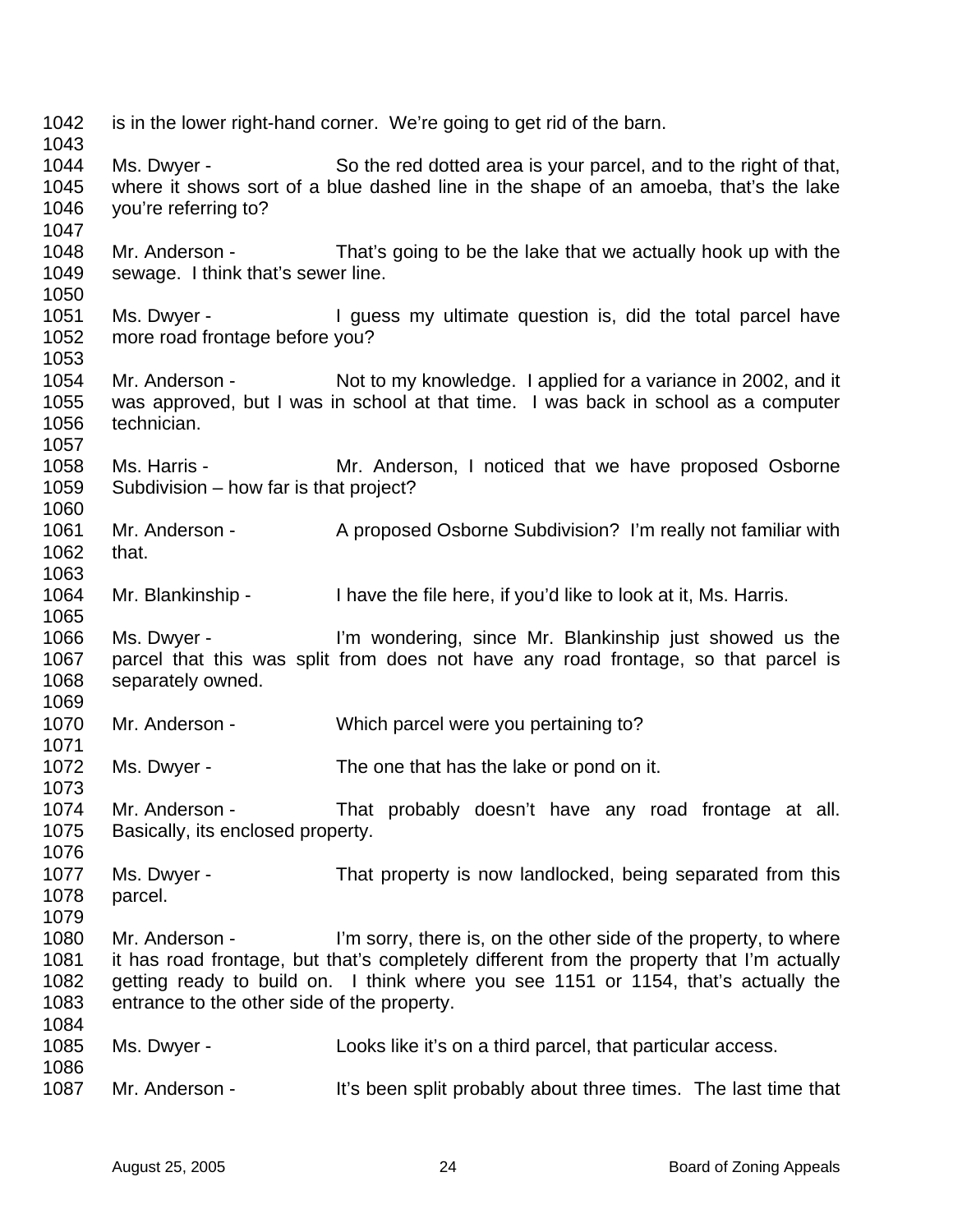1088 it was actually split was in 2002, when I built the 4.7 acres. 1089 1090 Mr. Wright - Have you read the conditions proposed for this case? You 1091 understand that you will be responsible for the access road. The County would have no 1092 responsibility for that. 1093 1094 Mr. Anderson - Yes, as a matter of fact, there's an agreement between 1095 myself, Mr. Tyler, and the property in front of Mr. Tyler, which is on the left-hand side, to 1096 where we actually have a road agreement among the three of us. As a matter of fact, 1097 there's another 20-foot variance on the left-hand side of the property, which would make 1098 it a 50-foot – I have thirty feet going in, and some additional 20- feet, so I think we're 1099 going to be okay there. 1100 1101 Mr. Wright - Any further questions of the Board? Is anyone here in 1102 opposition to this request? Hearing none, that concludes the case. A-91-2005. 1103 1104 Mr. Nunnally - I move we approve it, with one dwelling only. 1105 1106 Mr. Wright - Mr. Nunnally moves that we approve it with one dwelling 1107 only on the property. Is there a second? 1108 1109 Mr. Kirkland - Second. 1110 1111 Mr. Wright - Any discussion? All in favor, say aye. Opposed, no. It's 1112 approved, with that new addition to the conditions. 1113 1114 Mr. Blankinship - Yes sir. 1115 1116 After an advertised public hearing and on a motion by Mr. Nunnally, seconded by Mr. 1117 Kirkland, the Board **granted** application **A-91-2005** for a variance build a one-family 1118 dwelling at 1116 Oakland Road (Parcel 801-706-9799). The Board granted the 1119 variance subject to the following conditions: 1120 1121 1. This variance applies only to the public road frontage and minimum lot width 1122 requirements. All other applicable regulations of the County Code shall remain in force. 1123 1124 2. Any dwelling on the property shall be served by public water and sewer. 1125 1126 3. At the time of building permit application, the applicant shall submit the 1127 necessary information to the Department of Public Works to ensure compliance with the 1128 requirements of the Chesapeake Bay Preservation Act and the code requirements for 1129 water quality standards. 1130 1131 4. The owners of the property, and their heirs or assigns, shall accept responsibility 1132 for maintaining access to the property until such a time as the access is improved to 1133 County standards and accepted into the County road system for maintenance.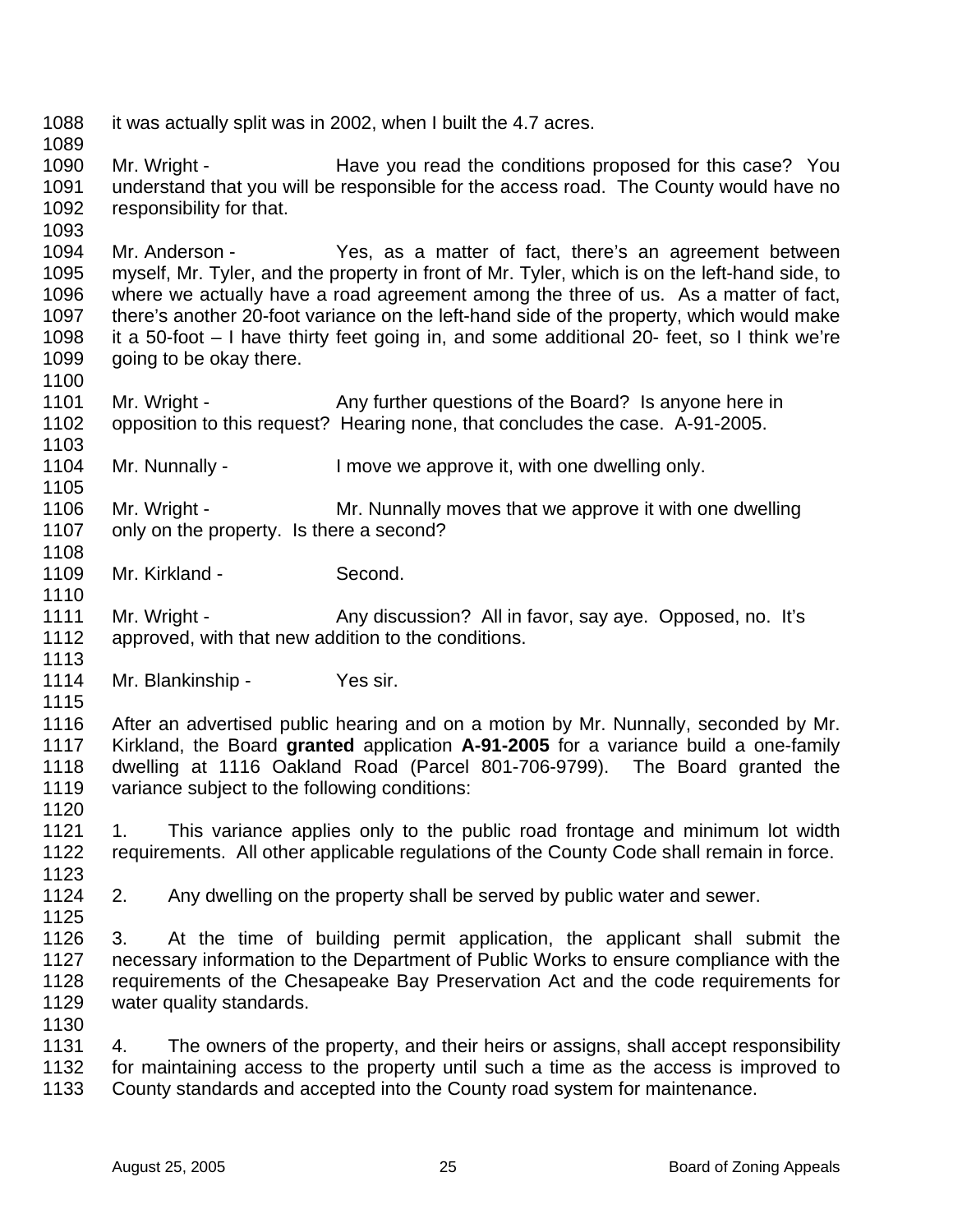1134

1146

1162

1164

1135 5. [ADDED] Only one dwelling may be constructed pursuant to this variance.

- 1136 1137 Affirmative: Dwyer, Harris, Kirkland, Nunnally, Wright 5 1138 Negative: 0 1139 Absent: 0 1140
- 1141 The Board granted this request, as it found from the evidence presented that, due to the 1142 unique circumstances of the subject property, strict application of the County Code 1143 would produce undue hardship not generally shared by other properties in the area, and 1144 authorizing this variance will neither cause a substantial detriment to adjacent property 1145 nor materially impair the purpose of the zoning regulations.
- 1147 **A 92-2005 MICHAEL AND MAURA BISCEGLIA** request a variance from 1148 Section 24-95(i)(2) to build an in-ground swimming pool at 9701 1149 Old Club Trace (Country Club Colony) (Parcel 741-734-1298), 1150 zoned R-0, One-family Residence District (Tuckahoe). The 1151 accessory structure location requirement is not met. The applicants 1152 **propose a swimming pool in the side yard, where the Code allows** 1153 accessory structures in the rear yard. 1154
- 1155 Mr. Wright Does anyone else desire to speak with reference to this 1156 case? Would you raise your right hand and be sworn please? 1157
- 1158 Mr. Blankinship Do you swear that the testimony you are about to give is the 1159 truth, the whole truth, and nothing but the truth, so help you God? 1160
- 1161 Mr. Bisceglia I do. Michael Bisceglia.
- 1163 Ms. Bisceglia And Maura Bisceglia.
- 1165 Mr. Bisceglia We have an odd-shaped, triangular lot at the corner of Old 1166 Club Trace and Gaskins Road. Our house clearly faces Old Club Trace, and I've got a 1167 pretty severe back problem, and my doctor has recommended that I start swimming 1168 regularly and also use the jet therapy in the pools. We wanted to build a pool, and 1169 according to what we applied for the zoning permit, because the shorter property on the 1170 triangle faces Gaskins, they say that's actually the front of the house. The problem with 1171 that is if we really put the pool in the back of the house, it's really going to be a very bad 1172 location, both for the street and for the neighbors, so all of the neighbors have signed 1173 and supported that this is the right place to go. The pool in this location is totally 1174 wooded and really has no visibility from any of the streets or neighbors whatsoever. 1175
- 1176 Ms. Bisceglia We had a landscape designer actually draw a design for the 1177 yard, and you have a copy of it in black and white, but I brought in the original design so 1178 you could see. I think a picture's worth a thousand words.
- 1179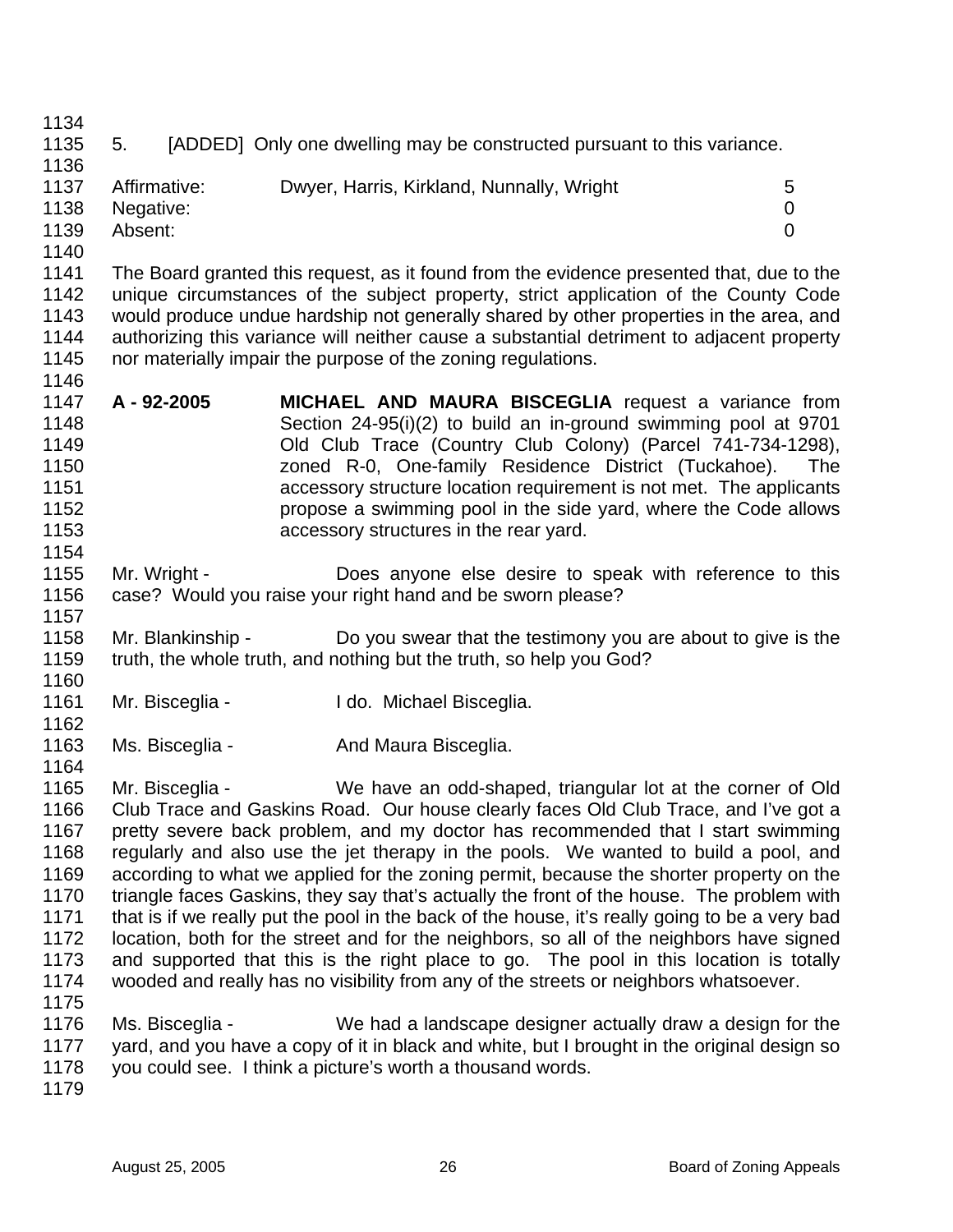1180 Mr. Wright - We have a copy of that in our materials. 1181 1182 Ms. Bisceglia - This is all heavily wooded, blocking back Gaskins Road, 1183 woods behind and woods on the sides as well. 1184 1185 Mr. Wright - Your house faces on Old Club Trace, I take it? 1186 1187 Mr. and Ms. Bisceglia - Yes. 1188 1189 Ms. Bisceglia - Country Club Colony is three cul-de-sacs or traces, and all of 1190 the homes are built facing ..................... 1191 1192 Mr. Bisceglia - All the corner lots are built facing the traces. 1193<br>1194 Ms. Harris - Thave a question about the lot, this diagram that shows the 1195 lot size. Do you notice that you're saying the length is 271.50 feet, and that's fronting 1196 Old Club Trace, and on Gaskins Road, the length is 192.25 feet, and the house is facing 1197 Old Club Trace. 1198 1199 Ms. Bisceglia - Yes. 1200 1201 Ms. Harris - And the rule is that the shorter of the two length constitutes 1202 the frontage? 1203 1204 Mr. Blankinship - Right. The front of the house faces the side of the lot in this 1205 case. 1206 1207 Mr. Harris - Do we often have many cases, Mr. Blankinship, where 1208 people are allowed to build their homes like this, facing, for example, Old Club Trace, 1209 and they're saying that this is not your frontage. Your frontage is Gaskins Road. 1210 1211 Mr. Blankinship - The Code does not regulate the design of the house or 1212 where the doors on the house are; you can put the front door of the house on any part 1213 of the house, but the house does regulate the location of accessory structures. 1214 1215 Ms. Dwyer - The problem is, if the house is built and oriented differently 1216 than the way the Code defines front and back yard, this is the kind of problem that we 1217 run against. I'd like to just make a comment; you've made a wonderful presentation; 1218 you have a beautiful landscape plan, and it makes imminent sense for you to have your 1219 pool where you want to have it. The problem is, the law does say that your front yard – 1220 it defines where your front yard and side yard are, and then we are further limited in 1221 circumstances in which we can grant variances. As best I can describe it, we grant 1222 variances to prevent unconstitutional results. An unconstitutional result would be, if we 1223 don't grant this variance, you can't use the property in any reasonable way. If you can 1224 use the property in a reasonable way without the variance, then we, according to the 1225 Supreme Court, don't have the authority to grant the variance. So the law's very limited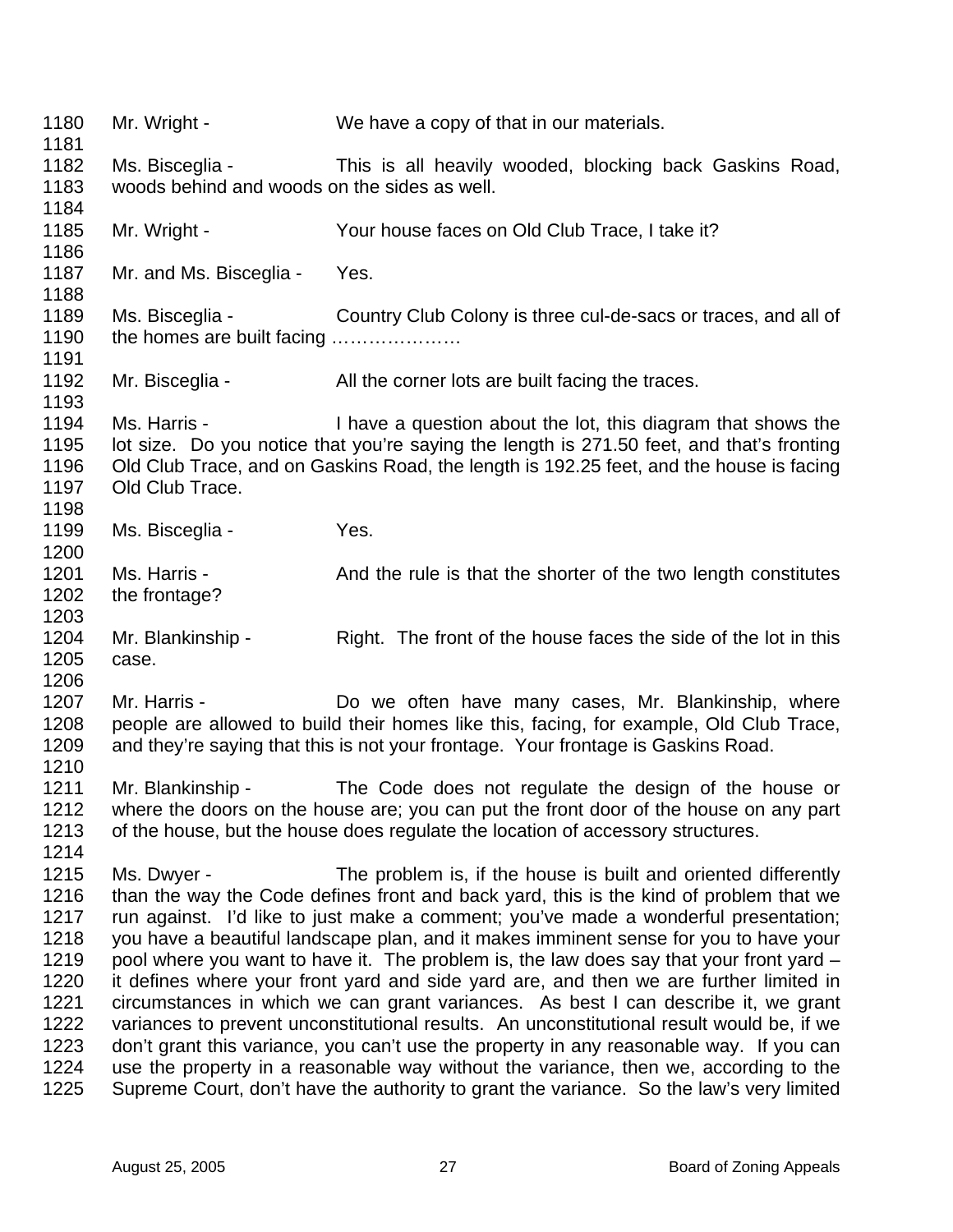1226 and very strict in terms of how and when we can grant variances. I wanted to let you 1227 know that. Secondly, this has been something of a recurring problem, and I know that 1228 Pat O'Bannon, who's the Supervisor for the Tuckahoe District, is looking into amending 1229 the County Code, so that we can look at these cases, not as variances, but as special 1230 exceptions, which probably doesn't matter to you, but does matter as a matter of law 1231 what we have the authority to do. I will tell you that that is in the works at this point. 1232 That is being looked at very seriously, and I believe a draft to amend the County 1233 Ordinance is being considered at this time, is that correct, Mr. Blankinship? 1234

1236

1246

1253

1256

- 1235 Mr. Blankinship It's under consideration.
- 1237 Ms. Bisceglia Do you have any idea how long that process takes? The 1238 amendment process? 1239
- 1240 Ms. Dwyer It's a political process, so it's very difficult to predict. Would 1241 you hazard a guess, Mr. Blankinship? I would say several months, certainly, maybe six 1242 months. 1243
- 1244 Mr. Blankinship Can't be done in less than three months, just because of the 1245 legal requirements, but it just depends on the Board.
- 1247 Ms. Bisceglia I just want to point one thing out that maybe would help in 1248 support of that, because the way the law is written now, it actually would allow us to put 1249 a pool in the spot that the law is trying to prevent and protect from it going in. The 1250 County told us that they would give us a permit to put the pool right here. It actually 1251 would allow us to put it in a side yard, right on top of the street, which would be an 1252 eyesore for all of our neighbors. It's a funny shaped lot.
- 1254 Mr. Bisceglia And practically in the front yard of the house next to us, 1255 because of the shape of the lot.
- 1257 Ms. Dwyer The problem really starts when the house is not oriented in 1258 the way the law defines front yard. 1259
- 1260 Ms. Bisceglia No one knew this. The landscape designer we used is the 1261 head of the organization for landscape designers for the state of Virginia, and our pool 1262 builder, very reputable, has built a large percentage of the pools in the area, and neither 1263 one had any idea there was a problem. 1264
- 1265 Mr. Bisceglia The pool guy also started clearing the yard before we got the 1266 permit, unfortunately, he thought there was no issue here, so we've got now ...............
- 1268 Ms. Bisceglia ………..yes, we've been sitting now for a month and a half 1269 with a yard that's completely dirt ………….. 1270
- 1271 Mr. Bisceglia …………….and fallen under a bunch of large trees, so it's a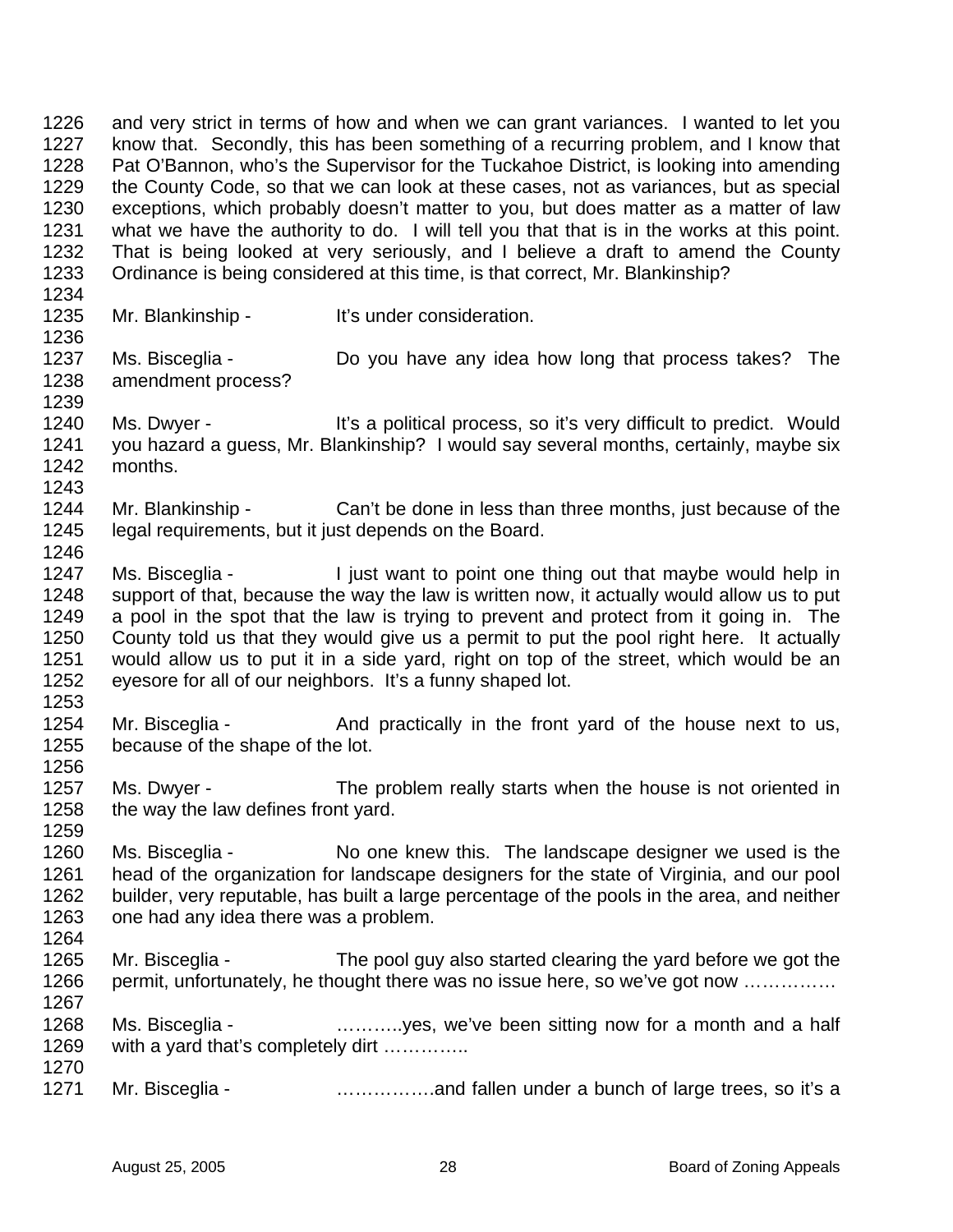1272 difficult situation, I understand, but the place where we have it is by nature and also for 1273 physical therapy reasons, it's by far the best place we could put it in the yard. 1274

1275 Ms. Bisceglia - And actually, the logic of where they faced the house, too, if 1276 you look at it, the house, if it had been faced towards Gaskins Road, the entire back 1277 yard of the lot would have been open to everyone who lived on the cul-de-sac, and it 1278 wouldn't have been in their best interests to have your back yard sitting in their front 1279 yard. 1280

1281 Mr. Blankinship - 9700 and 9701 Old Dell Trace, and also at 9700 Old Club 1282 Trace, across the street from you, it looks like they were careful to make those street 1283 frontages slightly shorter than the Gaskins Road frontage, and on yours, because of the 1284 way the lots were designed at the end of the subdivision, it didn't work.

1286 Mr. Bisceglia - The problem with the lot actually, it doesn't really show it too 1287 well on the map, but the lot is really more like a house shape, where there's two sides, 1288 and then it shoots in, in the back, so yes, it's along Old Club Trace, but it turns so 1289 basically the front – it depends where you want to define the end of the front yard. If the 1290 road continues and makes a hard left, is that still considered one frontage? Old Club is 1291 much more of a turned road than it shows on this map, so you end up literally like it's a 1292 box, and then the back of it shoots, so you end up with a turned right-hand side on Old 1293 Club. It all depends on how you define that – is that really frontage on that road or not? 1294

1295 Ms. Dwyer - On the aerial photograph, it shows what you're talking about.

1297 Mr. Wright - We're hoping that the County or the State legislature will do 1298 something shortly to give us some authority to do something on these cases. 1299

1300 Ms. Bisceglia - If they do the amendment, and I assume then we'd have to 1301 go through this process again in order to get a variance? 1302

- 1303 Ms. Dwyer It would be a special exception.
- 1305 Mr. Blankinship A very similar process.
- 1306 1307 Ms. Bisceglia - So we'd have to come for another hearing and pay another 1308 \$300 fee? 1309
- 1310 Mr. Wright We're sorry about that, but that's what we understand. Let's 1311 start with A-92-2005. Do I hear a motion?
- 1312<br>1313 Ms. Dwyer - I move that we deny the case because they requested a 1314 variance, and they have reasonable use of the property without the swimming pool. I 1315 appreciate that looking at the lay of the land and the way the lot is shaped, that this 1316 would be, as a practical matter, a logical place to put the pool. Unfortunately, as I read 1317 the Supreme Court case, and our legal authority, it is limited in this case and does not

1285

1296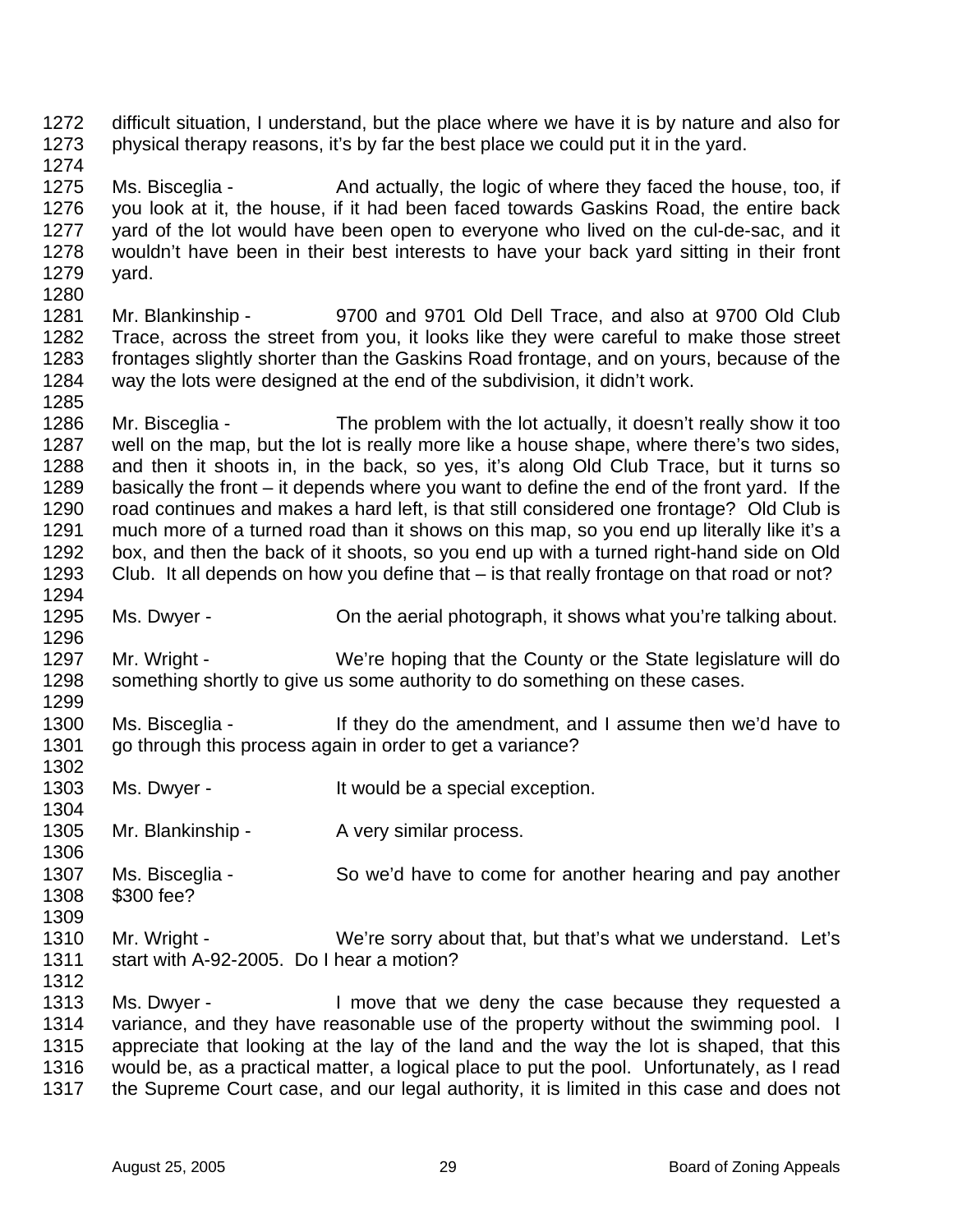| 1318<br>1319                 | grant us the authority to consider this variance. |                                                                                                                                                                                                                                                                |  |
|------------------------------|---------------------------------------------------|----------------------------------------------------------------------------------------------------------------------------------------------------------------------------------------------------------------------------------------------------------------|--|
| 1320<br>1321                 | Mr. Wright -                                      | Is there a second to that motion?                                                                                                                                                                                                                              |  |
| 1322<br>1323                 | Mr. Kirkland -                                    | Second.                                                                                                                                                                                                                                                        |  |
| 1324<br>1325<br>1326         | Mr. Wright -<br>aye. Opposed, no. It's denied.    | Any discussion? Hearing none, all in favor of denial, say                                                                                                                                                                                                      |  |
| 1327<br>1328<br>1329<br>1330 |                                                   | After an advertised public hearing and on a motion by Ms. Dwyer, seconded by Mr.<br>Kirkland, the Board denied application A-92-2005 for a variance to build an in-ground<br>swimming pool at 9701 Old Club Trace (Country Club Colony) (Parcel 741-734-1298). |  |
| 1331<br>1332<br>1333<br>1334 | Affirmative:<br>Negative:<br>Absent:              | Dwyer, Harris, Kirkland, Nunnally, Wright<br>5<br>0<br>$\overline{0}$                                                                                                                                                                                          |  |
| 1335<br>1336<br>1337<br>1338 | Virginia to justify a variance.                   | The Board denied your request as it found from the evidence presented that there was<br>no "hardship approaching confiscation" as required by $\S$ 15.2-2309 of the Code of                                                                                    |  |
| 1339<br>1340<br>1341         | Mr. Wright -<br>forward.                          | Do we want to go ahead and start from the back and go                                                                                                                                                                                                          |  |
| 1342<br>1343                 | Mr. Blankinship -                                 | Go ahead and call Mr. Alston one more time.                                                                                                                                                                                                                    |  |
| 1344<br>1345<br>1346         | Mr. Wright -<br>election of officers?             | Now Mr. Blankinship, you take over, don't you, for the                                                                                                                                                                                                         |  |
| 1347<br>1348<br>1349         | Mr. Blankinship -<br>of Chairman.                 | Yes sir. And the floor is open for nominations for the office                                                                                                                                                                                                  |  |
| 1350<br>1351                 | Mr. Wright -                                      | I nominate Mr. Jim Nunnally.                                                                                                                                                                                                                                   |  |
| 1352<br>1353                 | Ms. Dwyer -                                       | Second.                                                                                                                                                                                                                                                        |  |
| 1354<br>1355                 | Mr. Blankinship -                                 | Are there any further nominations?                                                                                                                                                                                                                             |  |
| 1356<br>1357                 | Mr. Kirkland -                                    | I move the nominations be closed for that office.                                                                                                                                                                                                              |  |
| 1358<br>1359                 | Mr. Blankinship -                                 | Is there a second to that motion?                                                                                                                                                                                                                              |  |
| 1360<br>1361                 | Mr. Wright -                                      | Second.                                                                                                                                                                                                                                                        |  |
| 1362<br>1363                 | Mr. Blankinship -                                 | All right, nominations are closed, and Mr. Nunnally is elected<br>by acclamation. The floor is now open for nominations for the office of Vice Chairman.                                                                                                       |  |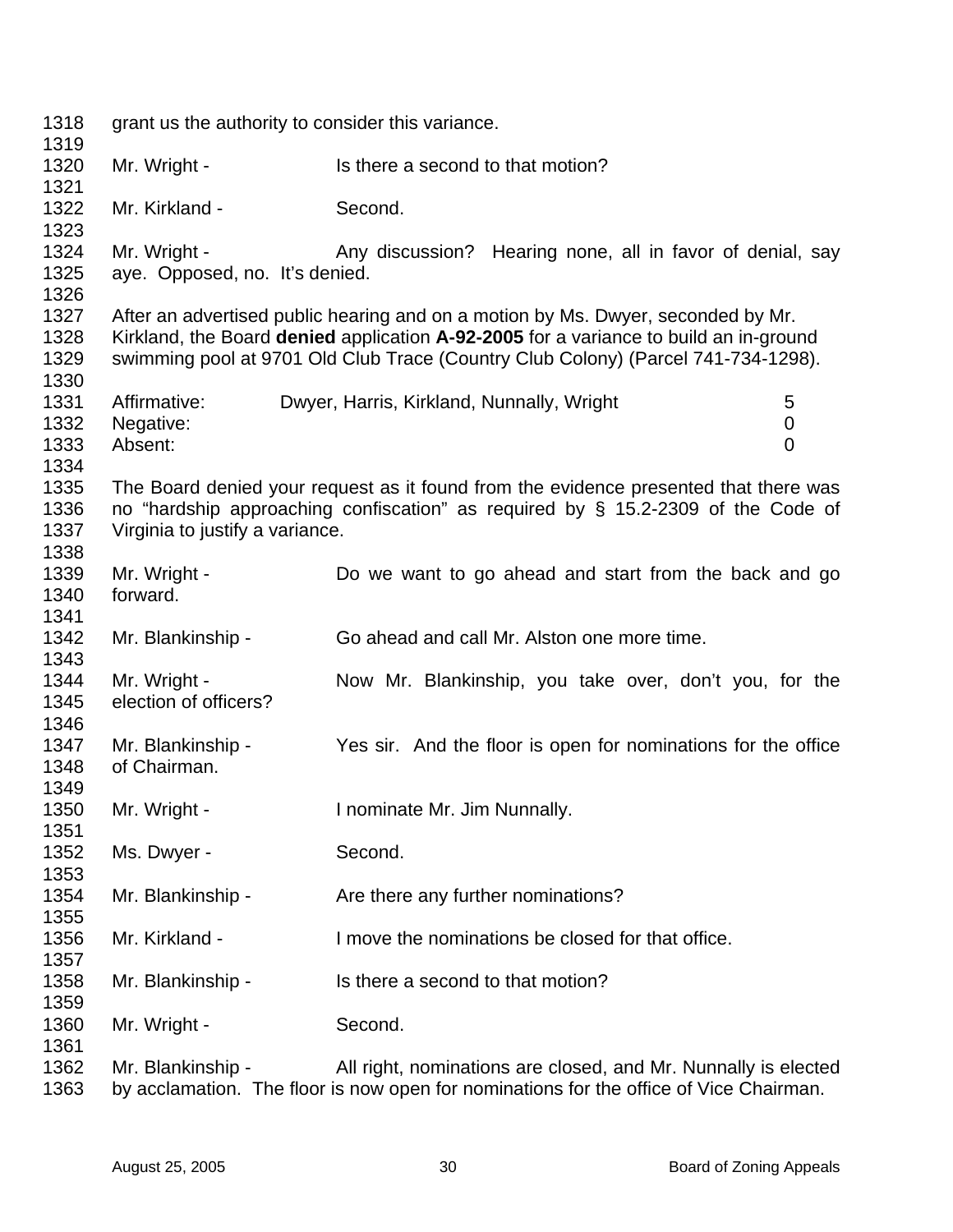| 1364 |                                  |                                                                                              |
|------|----------------------------------|----------------------------------------------------------------------------------------------|
| 1365 | Mr. Nunnally -                   | I nominate Mr. Kirkland.                                                                     |
| 1366 |                                  |                                                                                              |
| 1367 | Mr. Wright -                     | Second.                                                                                      |
| 1368 |                                  |                                                                                              |
| 1369 | Mr. Blankinship -                | All right, we have a nomination for Mr. Kirkland. Are there                                  |
| 1370 | any further nominations?         |                                                                                              |
| 1371 |                                  |                                                                                              |
| 1372 | Mr. Nunnally -                   | I move the nominations be closed.                                                            |
| 1373 |                                  |                                                                                              |
| 1374 | Mr. Blankinship -                | Is there a second to that motion?                                                            |
| 1375 |                                  |                                                                                              |
| 1376 | Ms. Harris -                     | Second.                                                                                      |
| 1377 |                                  |                                                                                              |
| 1378 | Mr. Blankinship -                | All right. Nominations are closed, and Mr. Kirkland is elected                               |
| 1379 | by acclamation. Congratulations. |                                                                                              |
| 1380 |                                  |                                                                                              |
| 1381 | Ms. Harris -                     | Mr. Chairman, I don't know if this is open agenda period, but                                |
| 1382 | did anyone attend the meeting    |                                                                                              |
| 1383 |                                  |                                                                                              |
| 1384 | Mr. Wright -                     | Yes, Mr. Nunnally and Mr. Kirkland attended the meeting.                                     |
| 1385 |                                  | They were not entitled to participate; they were members of the audience, as I               |
| 1386 |                                  | understood. I've got a copy of the presentation. I understand from what Mr. Nunnally         |
| 1387 |                                  | says, that it went along the lines of our meeting, and we're all in accord. I think the      |
| 1388 |                                  | Supervisors are fully in accord with the interpretation of the case and what we're doing.    |
| 1389 |                                  | I'm interested, Ms. Dwyer, you say Ms. O'Bannon is proposing an amendment to the             |
| 1390 | <b>County Ordinance?</b>         |                                                                                              |
| 1391 |                                  |                                                                                              |
| 1392 | Ms. Dwyer -                      | It's my understanding, relating to swimming pools in                                         |
| 1393 | particular.                      |                                                                                              |
| 1394 |                                  |                                                                                              |
| 1395 | Mr. O'Kelly -                    | I think it's the location of accessory structures in general.                                |
| 1396 |                                  |                                                                                              |
| 1397 | Mr. Wright -                     | How can the County Ordinance do something that the                                           |
| 1398 | Virginia Statute won't allow?    |                                                                                              |
| 1399 |                                  |                                                                                              |
| 1400 | Mr. Blankinship -                | The Supervisors have the authority to empower the BZA to                                     |
| 1401 |                                  | grant conditional use permits or special exceptions, and if it's written in the Code that    |
| 1402 |                                  | you have the authority to approve, then you have the authority to approve it. The            |
| 1403 |                                  | problem with the variance, is that you're almost conflicting with the Code. You're taking    |
| 1404 |                                  | authority that's stated in the State Code, but is specifically not allowed. The way it looks |
| 1405 |                                  | in court, is that they have made the decision in advance, that they will allow accessory     |
| 1406 |                                  | structures in the side yard, subject to your discretion.                                     |
| 1407 |                                  |                                                                                              |
| 1408 | Mr. Wright -                     | But that's just for pools?                                                                   |
| 1409 |                                  |                                                                                              |
|      |                                  |                                                                                              |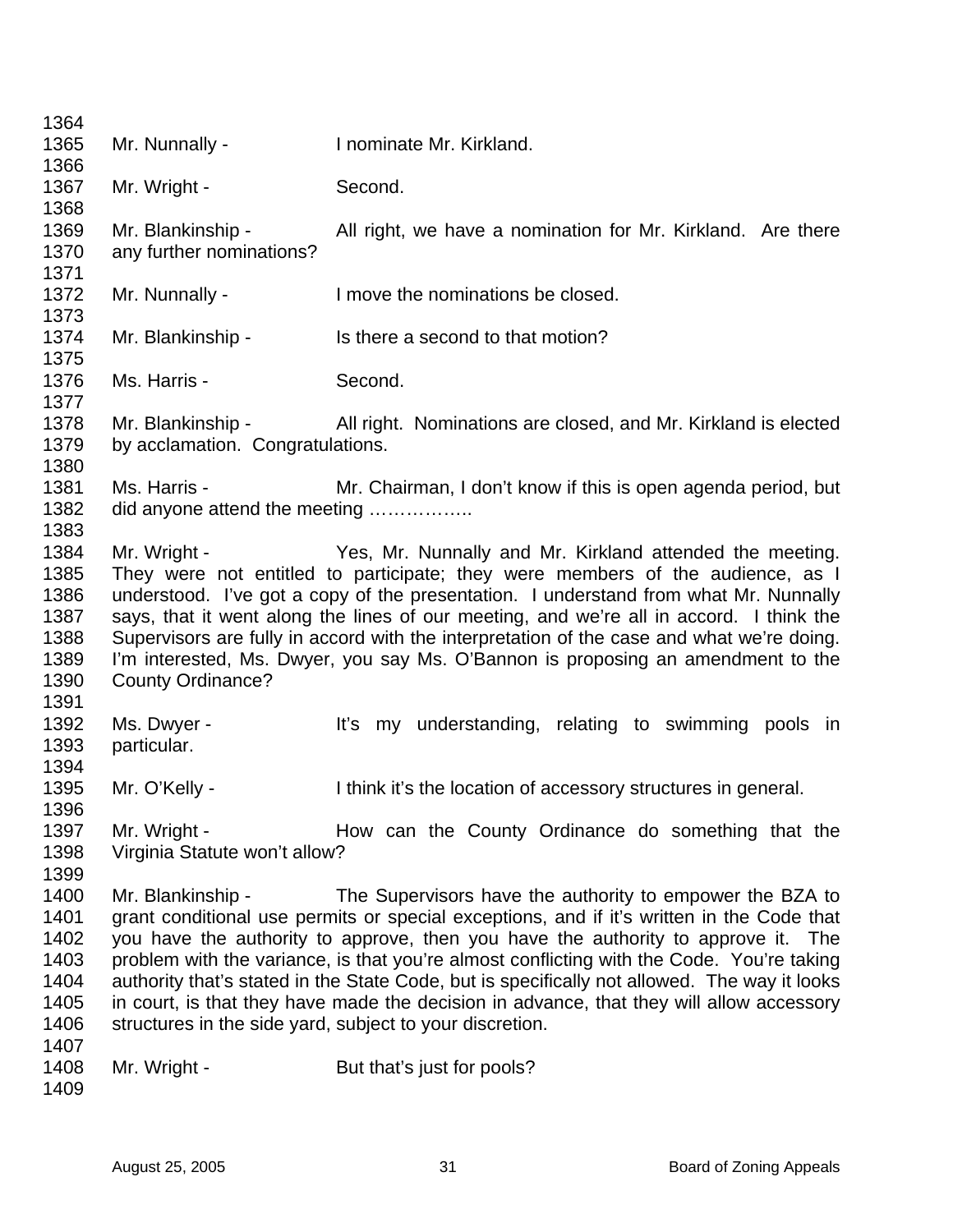1410 Mr. Blankinship - What we have on the table right now would be any 1411 accessory structure. Any accessory structure would come before this Board, and you 1412 would look at them, case by case. 1413 1414 Mr. Wright - I'm talking about variances in general, one foot, two feet. 1415 We need State legislation to do that. 1416 1417 Mr. Blankinship - At this time there's nothing on the table for that. 1418 1419 Mr. Wright - Is the County pushing on its legislative agenda to try to get 1420 some legislation enacted along that line? 1421 1422 Mr. Blankinship - I think that process is a few months down the road, and I 1423 don't know. 1424 1425 Mr. Wright - I hope they will. A person can't add on a foot or two feet, 1426 and it has no impact on their neighbors, their neighbors are all in accord, it looks like to 1427 me that something ought to be done to give us a little authority, to use our discretion in 1428 those cases, which we don't have. 1429 1430 Mr. Kirkland - So Mr. Blankinship, you're saying that they would add in the 1431 Code that the duty of the BZA would be special exceptions? 1432 1433 Mr. Blankinship - Just as you have the authority to grant the use permit for the 1434 temporary office, so you would have the authority to grant a conditional use permit or a 1435 special exception to allow an accessory structure in the side yard. 1436 1437 Mr. Wright - That would give us some discretion, like this case. 1438 1439 Mr. Blankinship - But we still won't allow it just by right. It needs to be 1440 reviewed, case by case. 1441 1442 Mr. Kirkland - Mr. Wright, I think another thing that they discussed, and Mr. 1443 O'Kelly was there, is that what we have done is all right so far, and that they're basically 1444 going to study what we do to the end of the year, and see how the patterns are in the 1445 cases that we hear. 1446 1447 Mr. Wright - We won't have any. You're not going to have any cases. 1448 1449 Mr. Kirkland - Mr. O'Kelly can comment on that. I think that was his 1450 comment. 1451 1452 Mr. O'Kelly - I think we also need to look at how other localities are 1453 dealing with this very issue too. It affects every Board of Zoning Appeals, state-wide. 1454 1455 Mr. Wright - I don't care what the others are doing. You can't read the